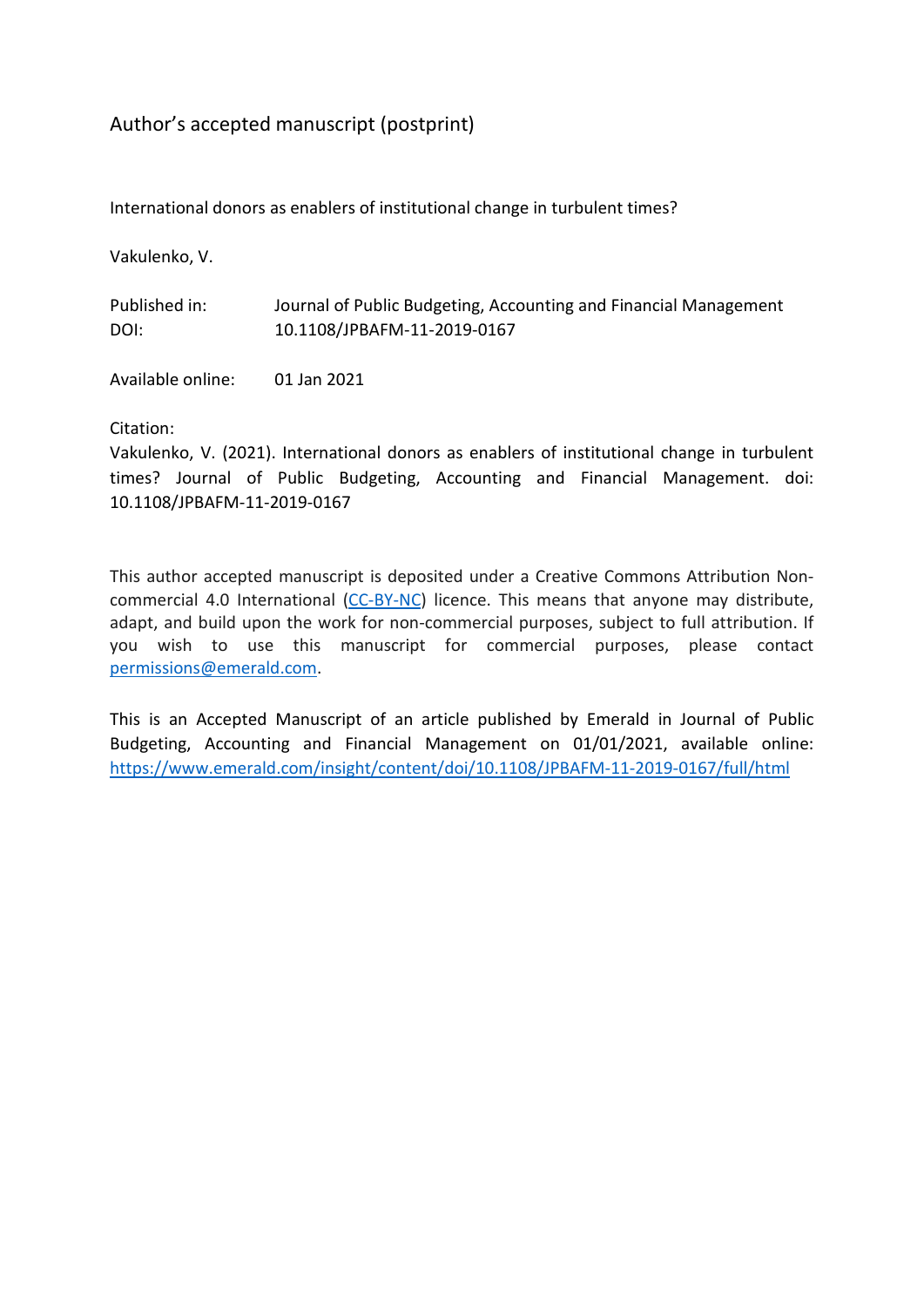# **International donors as enablers of institutional change in turbulent times?**

# **Abstract**

**Purpose** – To explore the role of international financial institutions (IFIs) during public financial management reform in a transitional economy. In particular, the study focuses on interaction between external enablers and local actors.

**Design/methodology/approach** – The paper is based on a qualitative study of public financial management reform in Ukraine during 1991–2014. This period is divided into stages corresponding with two projects financed by the World Bank: 'Treasury System' and 'Public Finance Modernization'.

 $\frac{3}{2}$ <br>  $\frac{3}{2}$ <br>  $\frac{3}{2}$ <br>  $\frac{3}{2}$ <br> **Journal of Public Budgeting, Accounting Manuscript European Comparison<br>**  $\frac{3}{2}$ **<br>
Abstract to equive the color of international financial installations (Fig) during additional Findings** – First, IFIs supported a Ukrainian economy weakened by financial crisis and insisted on a comprehensive reform of public financial management to facilitate recovery. By strategically addressing local challenges, eliminating local uncertainties and maintaining stable interactions, IFIs gained support from the central government. Local actors continued the reform by negotiating with other actors and getting quorum support. In the second stage, IFIs could not implement planned changes. Even though the change was well-perceived at the beginning, developed tensions between local actors were overlooked by IFIs, which resulted in loss of commitment of the State Treasury representatives. While continuous political instability in Ukraine constrained IFIs-government interaction between IFIs and the Ministry of Finance due to instability of actors' constellation and reduced political will for conducting reforms.

**Originality/value** – The study contributes to the debate on the adequacy of externally-driven public management reforms in developing countries by exploring actions and interactions of global and local actors during the change in public sector practices.

**Keywords** International donors, institutional entrepreneurship, public financial management, reform, central government, Ukraine.

**Paper type** Research paper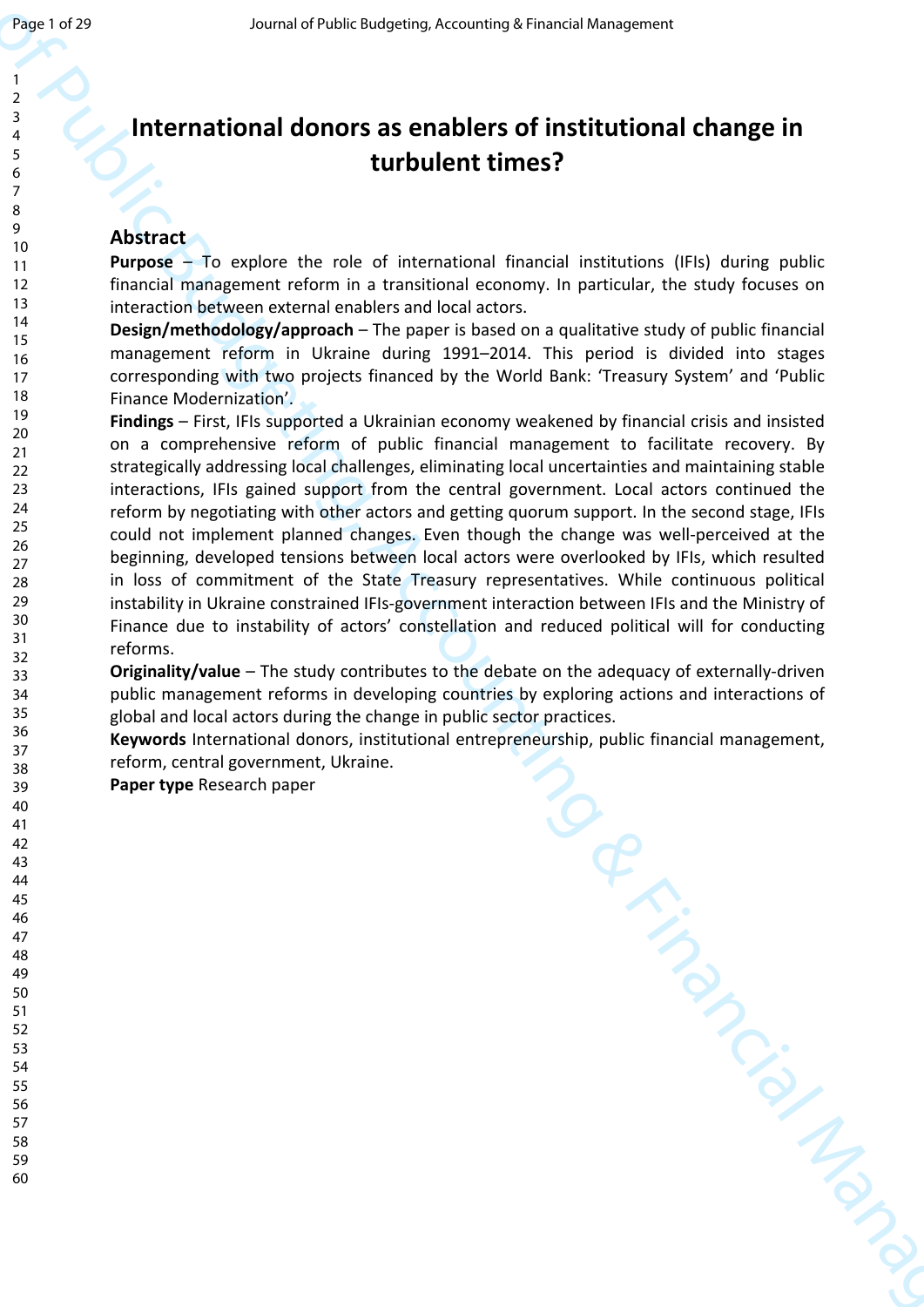## **Introduction**

Much has been said about public sector reinvention (Hood, 1995; Guthrie et al., 2005). A worldwide trend of swapping traditional Weberian bureaucratic wisdom for business-like public management systems (Sahlin-Andersson, 2001) brought New Public Management (NPM) to the front of the public sector reform agenda. The most prominent ideas of NPM, e.g. reorganization of the private sector into corporatized units, contract-based competitive provision of public services, focus on output control and others (Hood, 1995), were formed into various reform packages, which were diffused globally by influential international financial institutions (IFIs), such as the International Monetary Fund (IMF) and the World Bank (WB) (Larbi, 1999). Targeting the enhancement of economic growth in developing countries, IFIs have been heavily involved in selling NPM techniques (Greer, 1994) such as performance management and measurement, public services outsourcing, or result-oriented budgeting (van Helden and Uddin, 2016).

For many developing countries or those with transitional economies facing economic, social or political challenges that originate from environmental shocks or disruptions, such as political and/or financial crises or global recessions (Corrales, 1997–1998), IFIs create an 'oasis of certainty' (Caiden and Wildavsky, 1974, p. 61). By providing financial, professional and technical resources through their 'missionary' activities (Neu and Ocampo, 2007), IFIs act as NPM-minded reformers (Sulle, 2010) following the mission to reach macroeconomic stability (Stiglitz, 2002), reduce poverty and facilitate prosperity (Francesco and Guaschino, 2020).

Second of Public Budgeting, Accounting to Financial Virgins) is a second of Public Budgeting, Accounting the Hamiltonial Management (Accounting the Hamiltonial Management Control Management Control Management Control Mana Despite the recognized importance of international donors in stabilizing and supporting developing countries in economically turbulent times, several studies argued that a reform 'driven by the ideology of donor agencies remains contested' (van Helden and Uddin, 2016, p. 47) and question the adequacy of NPM reforms, since in practice IFIs-initiated reforms do not necessarily bring desired outcomes. Among most frequently provided explanations of divergence between reform intentions and results were contextual specifics and institutional characteristics of countries that receive and implement exogenous reforms (Olson et al., 2001; Tallaki and Bracci, 2019). The research attention has been mostly focused on local responses to reforms driven by IFIs (Adhikari et al., 2012; Dollery and Graves, 2009), such as, symbolic implementation (Adhikari et al., 2013), public employees' resistance (Sharma and Lawrence, 2009), or blending traditional local practices with external ideas causing a hybrid outcome of a reform (Sulle, 2010), pointing to unintended results of public sector changes.

Given a variety of research criticizing IFIs for disregarding contextual settings, questioning appropriateness of NPM reforms for developing countries and describing local factors hindering reforms' implementation (Serra, 2005; Hopper et al., 2009; Adhikari et al., 2013; Tallaki and Bracci, 2019), the role of human agency in the complex process of public sector transformation seems to be neglected. Bringing agency to the light can provide novel insights on how external and internal actors rationalize their actions and interact with each other to reach a desired outcome, and, therefore can enrich the understanding of achieved reforms' results.

Motivated by this gap, the study focuses on a dynamic process of global-local interaction, to understand the reasons for IFIs-driven reforms success and failure. Specifically, it follows the interaction of IFIs and a country with transitional economy – Ukraine – during a public financial management reform. Ukraine was selected as an empirical context, since after the collapse of the Union of Soviet Socialist Republics (USSR) in 1990's, the country started rebuilding its state towards a market economy and, in cooperation with IFIs, launched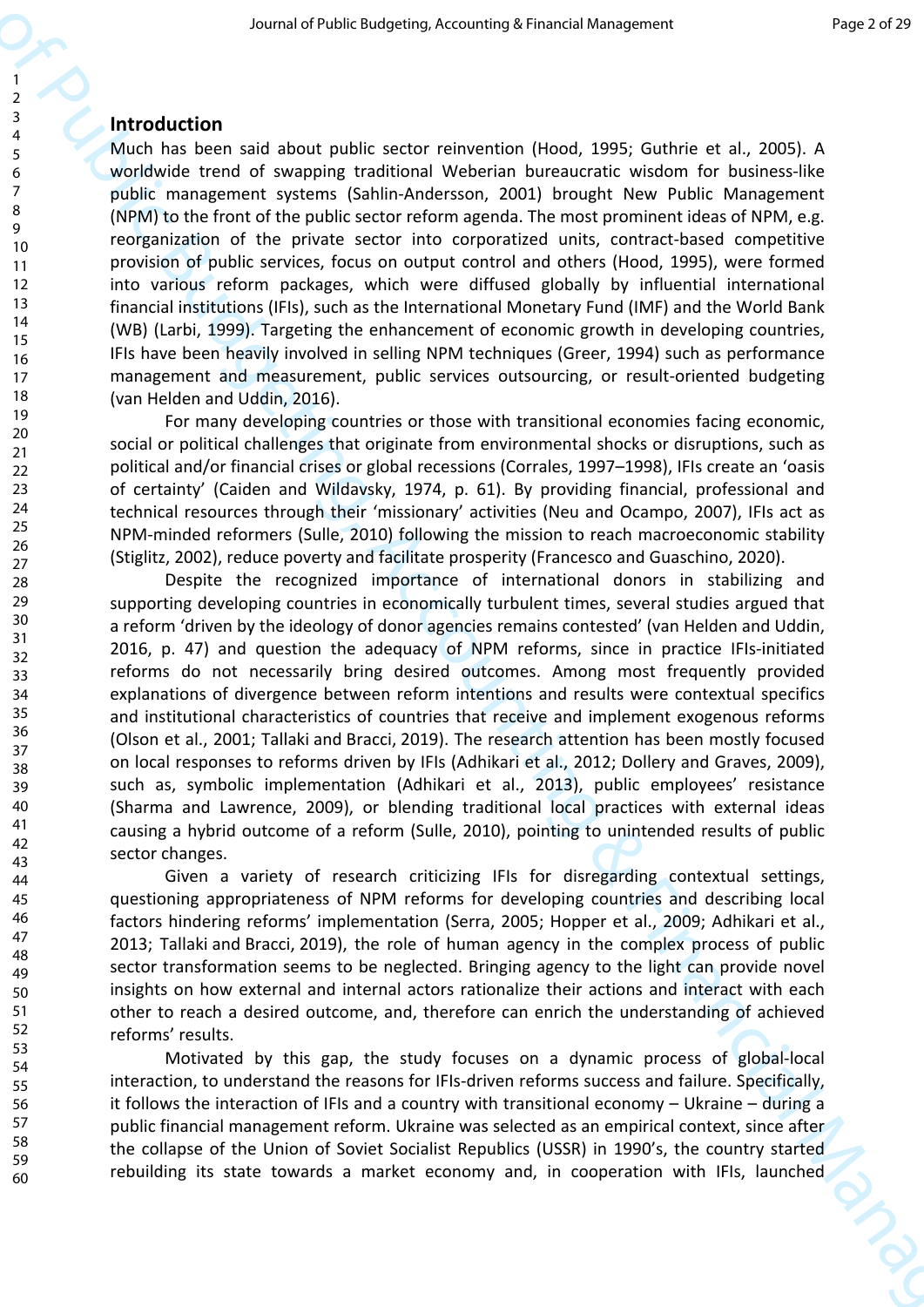**Figs.** 37 and<br>  $\frac{1}{2}$  control of the Christian Control of the Christian Control of the Christian Control of Christian Control of Christian Control of Christian Control of Christian Control of Christian Control of Chri multiple NPM reforms. The paper focuses only on one of numerous reform initiatives – public financial management reform implemented during 1991-2014. Thus, the research question is: *how the interaction between international donors and the Ukrainian central government have unfolded during public financial management reform? In which way this global-local interaction may lead the reform's failure or success?* The paper applies institutional entrepreneurship perspective, previously mobilized by public management and accounting scholars (e.g. Argento et al., 2018; Guerreiro et al., 2015), to obtain a nuanced understanding of 'how actors can embrace change' (Major et al., 2018, p. 1199). Considering the critique of being rather actor-centric (Hardy and Maguire, 2017), this study adheres to the processcentric approach of institutional entrepreneurship, which enables exploring a public sector change as a collective, multilevel, dynamic process, where an institutional entrepreneur becomes a catalyst of a collective action (Hamadache and Brabet, 2014). This perspective is valuable for its focus on the role of human agency during the institutional change in contrast with previous research on isomorphic institutional pressures or contextual factors.

The paper adopts a qualitative methodological approach. Empirical material was gathered from interviews and secondary data analysis. The Ukrainian public financial management reform is divided into two stages, corresponding with two subsequent projects funded by WB: first, 'Treasury System' and followed by 'Public Finance Modernization' (PFM). These projects explicitly focus on public financial management system change and, at the same time, represent two distinctive cases of global-local interaction that resulted in diverging outcomes on the reform stages – achievement of reform's intensions in the first stage and their failure in the second.

The remainder of the paper is structured as follows. First, the review the literature on results of public sector reforms promoted IFIs and how institutional entrepreneurship perspective can extend the debate are discussed. Then, the research context is briefly described, followed by the methodology section. The findings outline the stages of public financial management reform in Ukraine with focus on interaction between actors. The paper closes with a discussion, conclusions and perspectives for future research.

#### **Literature review**

#### *Unpacking the controversy of IFIs-driven reforms internationally*

The reasons why reforms, which have been globally disseminated by IFIs, often show unsatisfactory results is mysterious even for 'architects of the state' (Halliday, 2012). Compared with major global regulators (Hopper et al., 2017), missionaries (Neu and Ocampo, 2007), political thinkers (Harrison, 2005), knowledge producers and transfer agents (Francesco and Guaschino, 2020), IFIs have been largely involved into selling NPM reforms (Greer, 1994), which were often met reluctantly by the reformed states (Halliday, 2012).

To understand limited results of exogenous reforms brought by qualified international consultants from developed countries, many researchers suggested seeking the answer in 'configuration of the local field' (Neu et al., 2008, p. 58). According to Way (2002, p. 581): 'export of institutional "best practice" has its own interpretations in different contexts…describing institutional reform in weak institutional contexts requires a deep empirical knowledge of how the country's institution function, that international consultants and economists often do not have or training to acquire'. Indeed, possible explanations of inconsistent results is IFIs' ignorance of institutional context of a particular country, which is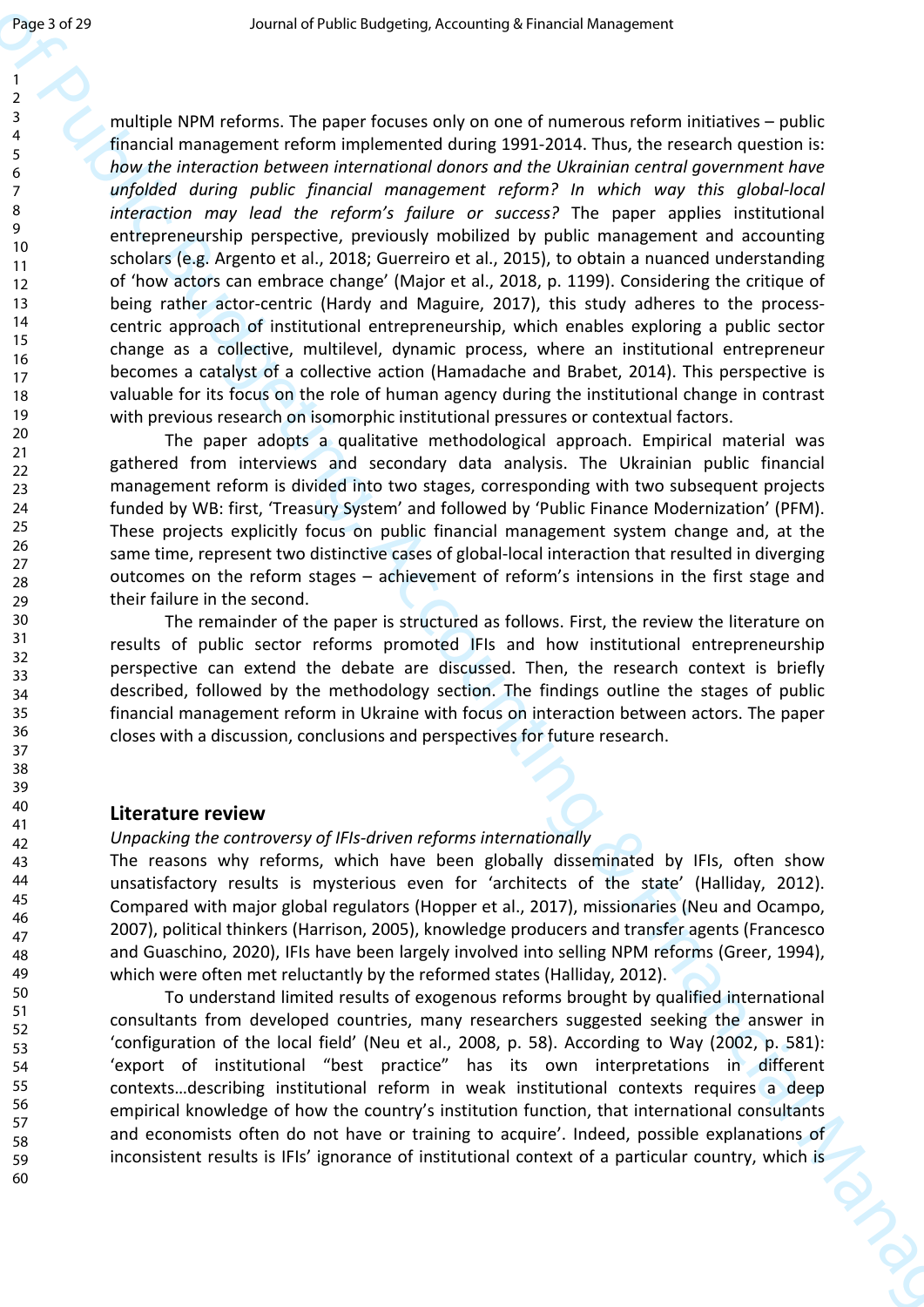shaped by multiple factors such as economic system, political landscape and cultural values (Ashraf and Uddin, 2011). In addition, such country-specific factors as level of corruption (Everett et al., 2007), poverty (Roberts, 2004), and politicians prone to intervene into public sector (Hopper et al., 2009) may terminate or negate the effects of public sector reforms.

In trying to understand the influence of institutional characteristics on constraining or enabling the implementation of reforms internationally, the research attention has been mostly paid to external pressures by international donors and local responses to new practices. The case of Moroccan municipalities implementing strategic management planning showed that, despite IFIs efforts to coerce introduction of new public sector practices, the reform was ultimately constrained by local institutional characteristics (Tallaki and Bracci, 2019). Due to a limited involvement of civil society and weak strategic orientation and managerial capacity, the Moroccan municipalities preserved their traditional practices disregarding the external initiatives. International donors that exert coercive pressures through loans and technical assistance might also face opposition from local actors. In Fiji, IFIs requested implementation of market-type mechanisms for public sector organisations in return for granted loans, but new commercialization ideas were met with public employees' resistance, who experienced 'the internal contradiction in which profitoriented ways of thinking conflicted with a long-standing public sector ethos' (Sharma and Lawrence, 2009, p. 275).

Second of their three particles is not the three interests are not the public Budgeting of the second of the public Budgeting and the public Budgeting of the Control of the Control of the Control of the Control of the Con In this regard, the claim that developing countries have to follow the path of developed nations has become a misconception (Hopper et al., 2017). However, the similar argument applies even for those countries, which according to the United Nations classification (UN, 2019) refer to a developed group. Several cases showed that IFIs usually come into play when such countries suffer from economic crises, which can additionally stimulate local officials to implement the reforms (Åslund, 2012). Yet, one of the main impeding factors for public sector reforms orchestrated by international donors to have limited results is a country's political situation. For example, temporal political bargains occurring between international donors and national governments as well as the election cycle may condition reforms' results. For example, a comparative study of Bulgaria and Romania were challenged by the crisis in 1997 and were recommended by IFIs to introduce a private pillar for the pension system (Adascalitei, 2017). Despite being episodic, such political compromise strengthened the position of IFIs for promoting pension reform in Bulgaria, whilst in Romania, extremely fragmented political coalition and criticism of the public pension system changes resulted in fading influence of IFIs and subsequent delay with the reform (Adascalitei, 2017). Another case of public administration reform supported by 'Troika', during Greek crisis, was constrained by an insufficient power of domestic politicians, that is, absence of coherent and persuasive political authority to manage the reform process by local 'policy entrepreneurs' (Featherstone, 2015).

Despite pointing that public sector reforms were introduced in collaboration between national governments and IFIs (Tallaki and Bracci, 2019) or providing rich descriptions of local actors' reactions to global reform agendas (Sharma and Lawrence, 2009), relatively less studies have addressed how this cooperation had been unfolding over time and how multiple actors interacted during such cooperation.

A distinctive exception is a comparative study of introducing accounting innovations in Nepal and Sri Lanka by Adhikari et al. (2013). Despite interpreting their findings via neoinstitutional lens (DiMaggio and Powell, 1983; Meyer and Rowan, 1977) and referring to isomorphism, legitimacy and decoupling, the authors documented a durable story of public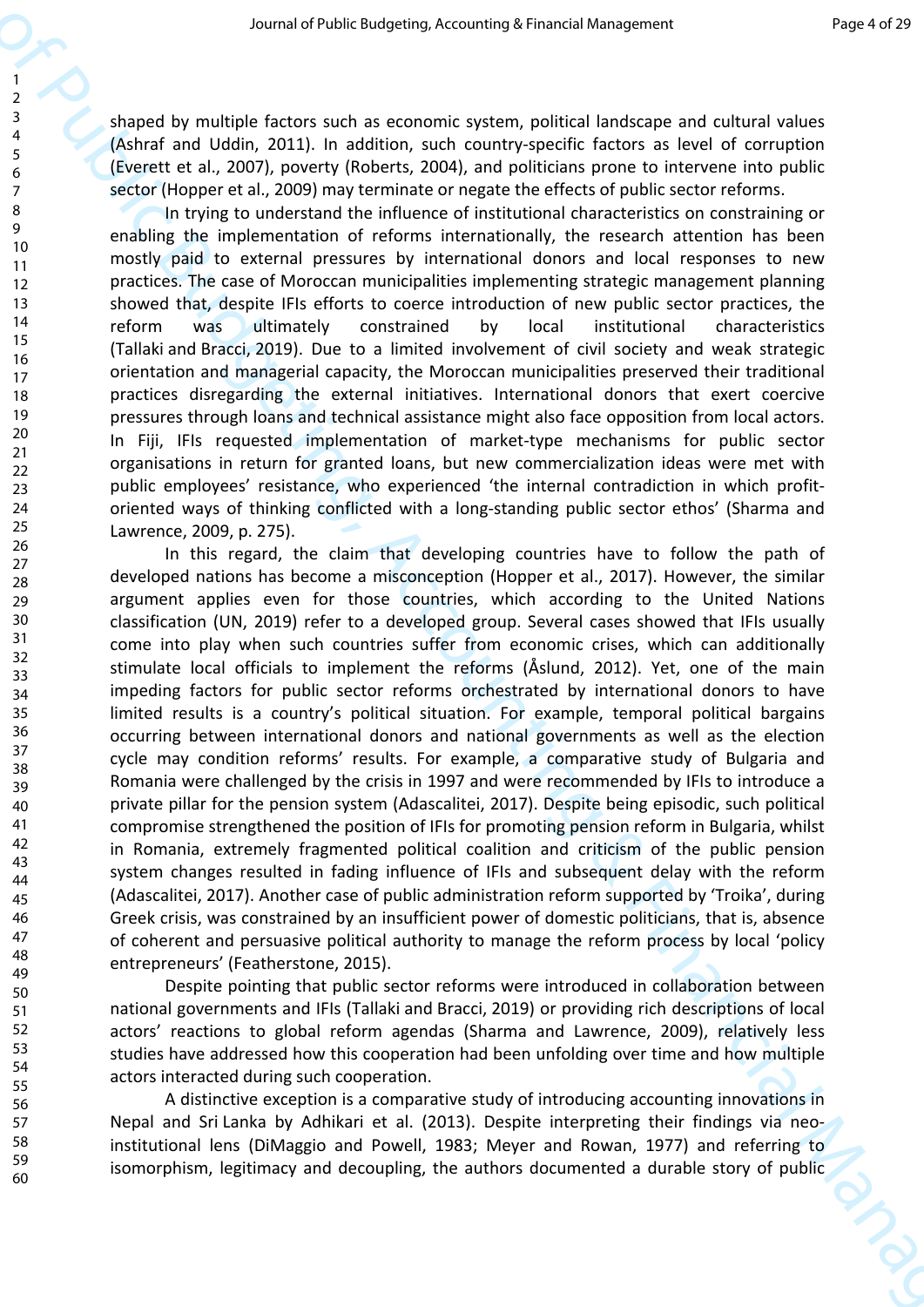**Figs.** 378<br>  $\frac{1}{2}$ <br>  $\frac{1}{2}$ <br>  $\frac{1}{2}$ <br>  $\frac{1}{2}$ <br>  $\frac{1}{2}$ <br>  $\frac{1}{2}$ <br>  $\frac{1}{2}$ <br>  $\frac{1}{2}$ <br>  $\frac{1}{2}$ <br>  $\frac{1}{2}$ <br>  $\frac{1}{2}$ <br>  $\frac{1}{2}$ <br>  $\frac{1}{2}$ <br>  $\frac{1}{2}$ <br>  $\frac{1}{2}$ <br>  $\frac{1}{2}$ <br>  $\frac{1}{2}$ <br>  $\frac{1}{2}$ <br>  $\frac{1}{2}$ <br> sector accounting reform and focused on actors involved in carrying out changes. The Nepalese case uncovered the involvement of numerous international organizations, whose coercive pressures towards change necessitated the country dependant on external funding to implement reforms, whereas local actors accepted the reform to legitimize themselves in front of IFIs. Moreover, a collective participation of professional accountants on the later stage also put significant normative pressures to implement new accounting practices. Yet, the reform was critically perceived by governmental accountants, since for them, IFIs were focused only on dissemination of the complex reform package rather than adjusting it to local context. In contrast, the case of Sri Lanka showed more engagement of the top governmental officials into the reform. While in the beginning, multiple actors supported introduction of new accounting practices influenced by normative and mimetic pressures of professionalism and education, later on, despite normative and coercive pressures from professional bodies and IFIs, governmental accountants lost their enthusiasm in carrying out the reform due to ambiguities caused by new accrual accounting principles. As a result, in both countries the reform caused local resistance from lower-level civil servants, making the adoption of accrual accounting unsuccessful.

Thus, previous studies have comprehensively documented the problematic nature of public sector reforms driven by IFIs, since external attempts to change public sector practices have shown inadequate outcomes in local settings. The existing debate has uncovered reasons for such outcomes attributing them to isomorphic institutional pressures, contextual factors and opposing local responses. However, previous studies seem to focus less on how multiple actors rationalize their actions and how they interact to reach a desired outcome of a public sector reform. Some studies highlight IFIs' strategic thinking and analytical capacity in changing public sector (Harrison, 2005; Francesco and Guaschino, 2020), and others instead stress importance of local context (Neu et al., 2008; van Helden and Uddin, 2016), the paper suggests furthering these directions by applying processual institutional entrepreneurship to explore actions and interactions of actors during the institutional change.

*International donors during public sector reforms: institutional entrepreneurship perspective*  Recently arguments that institutions constrain actors' behaviour through norms, procedures and regulations (Scott, 2008) leading to isomorphic patterns (DiMaggio and Powell, 1983) have been reconsidered, as the focus has gradually shifted towards the role of agency and the power of actors to affect institutions (Garud et al., 2007; Lawrence et al., 2011).

With its focus on actors, who can rupture institutions and create divergent change (Battilana et al., 2009), institutional entrepreneurship emerged to examine the 'activities of actors interested in particular institutional arrangements and who leverage resources to create new institutions or to transform existing ones' (Maguire et al., 2004, p. 657). To understand the process and possible outcomes of an institutional change, i.e. a public sector reform, the subsequent discussion is framed around the following aspects of institutional entrepreneurship: actors, stimuli, strategic interventions, rationales and reflexivity. To put it simply, who brings up a change, what conditions facilitate or hinder it, how actors ensure their influence during the change and why they act in a particular way.

The institutional entrepreneur is an organized actor, interested in particular institutional arrangements, who creates or replaces existing practices with new ones and ensures their acceptance by other actors (Hardy and Maguire, 2008). Different types of actors might act as institutional entrepreneurs – individuals (Maguire et al., 2004) or collective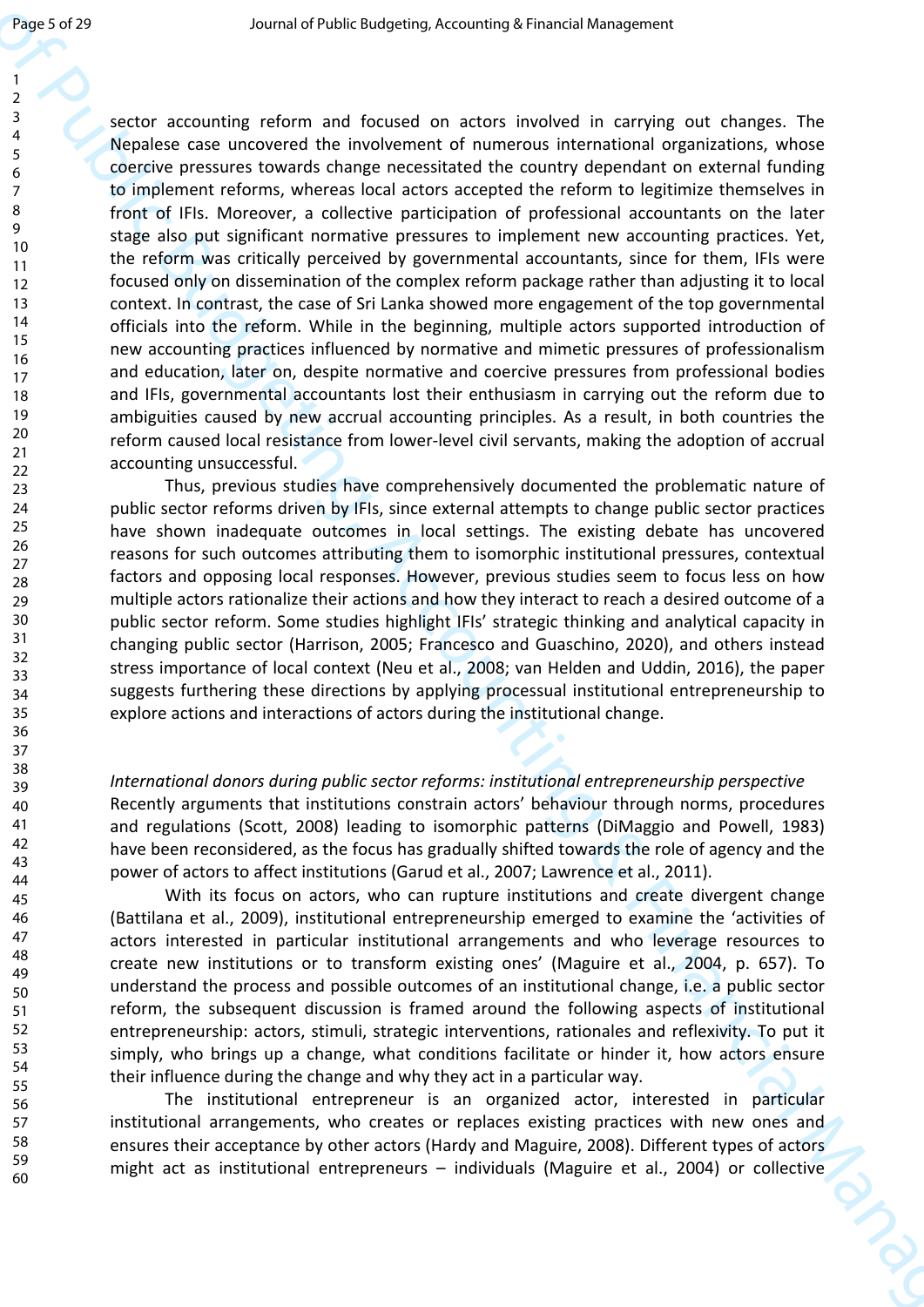actors, including organizations (David at al., 2013), governments (Covaleski et al., 2013) or social movements (Lounsbury et al., 2003). When it comes to IFIs, they mostly act collectively. Represented by qualified experts with sound economic backgrounds, who work closely in missions, IFIs guide countries with transitional economies towards implementing market-type reforms (Murphy, 2008). Their role is 'to create an international financial architecture that is firmly grounded on globally authorized national legal systems' (Halliday, 2012, p. 265), through strategic involvement (Murphy, 2008) and work on launching multiple comprehensive reform initiatives (Halliday and Carruthers, 2007).

Significant role in triggering and facilitating institutional entrepreneurship is attributed to stimulating factors and field conditions (Hardy and Maguire, 2017). However, the latter may also have a containing effect. First, crisis situations, as for example revolutionary transformation of political and economic systems experienced by former members of USSR, can serve as an impetus for changing public administration routines (Dillard et al., 2004). As was internationally observed (Adascalitei, 2017; Featherstone, 2015), during crises, IFIs use substantial economic capital and technical assistance (Neu and Ocampo, 2007), to bring about change. Emerging institutions swarmed with uncertainties and problems faced by actors may, on the one hand, trigger institutional entrepreneurship as a problem-solving process (Hardy and Maguire, 2017), and allow strategic and opportunistic action of entrepreneurs (Maguire et al., 2004). On the other, uncertainties sometimes create obstacles for institutionalization given actors' unawareness of benefits received form a change, e.g., the case of accrual accounting reforms in Nepal and Sri Lanka (Adhikari et al., 2013).

Second of their energy in a state of Public Budgeting, Accounting to the state of Public Budgeting (Control is a 2013) or the state of Public Budgeting Control is a 2013) or the state of Public Budgeting Control is a 2013 However, possessing qualities of an institutional entrepreneur and being supported by necessary stimuli do not guarantee the materialization of an institutional change. To succeed in their attempts to change institutions, institutional entrepreneurs apply intervention strategies by mobilizing resources and framing inter-actor relations (Hardy and Maguire, 2017). IFIs activate and combine tangible and intangible resources: financial and technical support (Larbi, 1999), knowledge and specialized advice (Halliday, 2012). Nevertheless, mobilization of resources only serves as a platform for developing new relations among actors (Buhr, 2012). 'Even a very powerful […] actor, in establishing a new practice, must rely on other actors taking up (or being forced into taking up) a certain type of action' (Weik, 2011, p. 473). Similarly, implementing public sector reforms requires the engagement of multiple sets of actors, such as elites and diffused implementers (Andrews, 2015), external, internal and intermediate actors/catalysts (Brinkerhoff, 2016), to facilitate the change process. Several papers exemplified successful instances of such cooperation between external institutional entrepreneurs and other actors. Argento et al. (2018) studied an interplay between macroand micro-forces during accounting changes in Estonia. The adoption of IPSAS was supported by internal and external institutional entrepreneurs, whose personal interests, experience and networking played a major role in successfully implementing new accounting practices. Guerreiro et al. (2015) focused on introduction of an IFRS-based accounting system in Portugal as required by the EU, to show that the entrepreneurial action by embedded central actors had a political character and was visible through their grasping political opportunity, mobilizing important allies and accommodating the interests of major protagonists. Thus, to succeed, institutional entrepreneurs should seek for the ways to 'connect their change projects to the activities and interests of other actors in a field, crafting their project to fit the conditions of the field itself' (Maguire et al., 2004, p. 658).

Finally, to fully comprehend the dynamic process of institutional change, it is essential to follow actions undertaken by knowledgeable and reflexive actors (Dillard et al., 2004).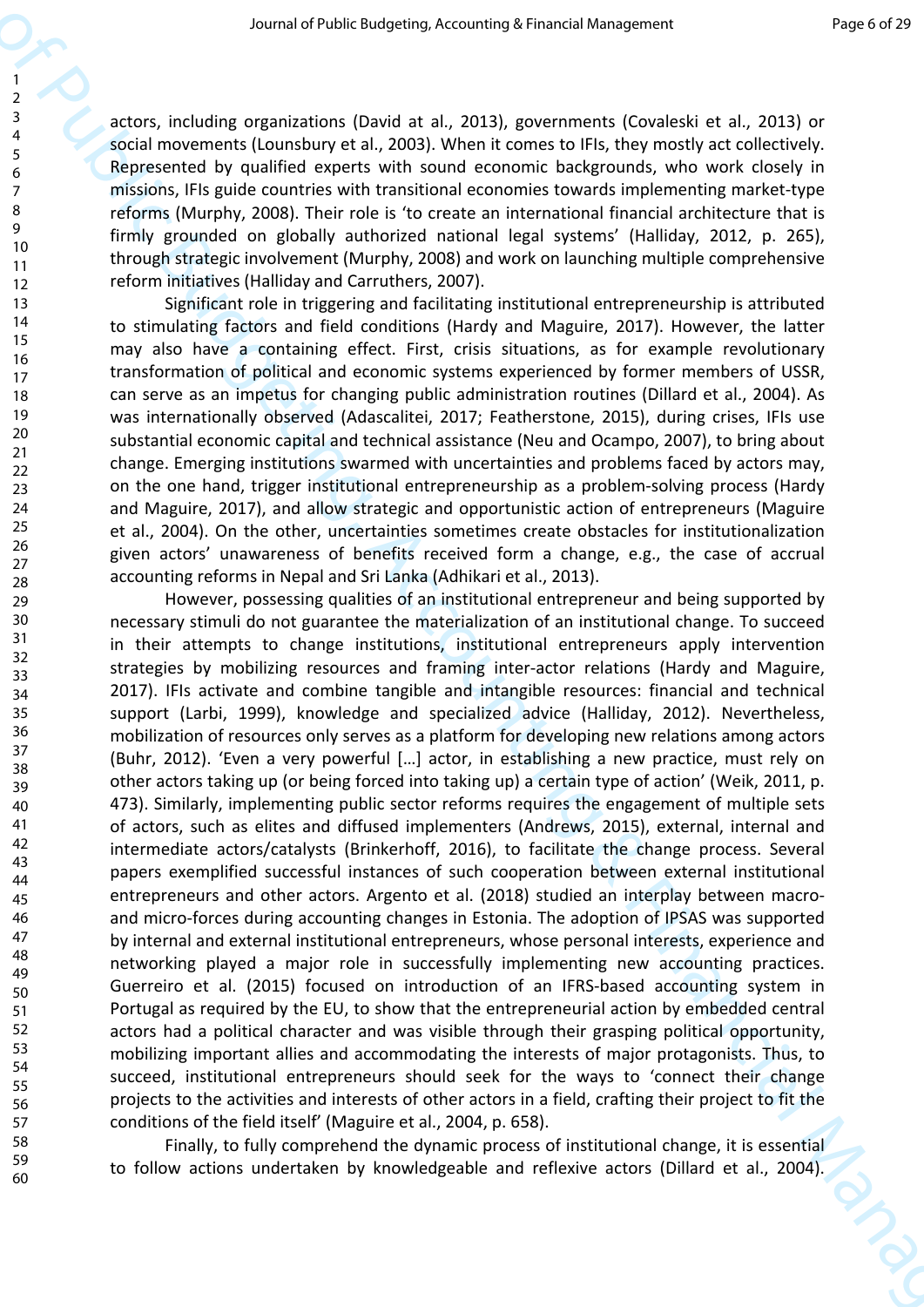> 59 60

Indeed, reflexivity is recognized as an important ingredient of agency (Weik, 2011, p. 469; Modell, 2017; Aleksandrov et al., 2018). However, a critical aspect of agentic action built around the paradox of embedded agency (Battilana and D'Aunno, 2009), which questions the actors' ability to initiate institutional change, if they are embedded into an institutional field and thus constrained by suppressing institutions (Garud et al., 2007), has been concerning institutional theorists for a long time. Even though recent streams of institutional theory, as institutional entrepreneurship or institutional work, tried to explore this paradox by uplifting human agency, significant critique emerged stating that researchers often 'attach too much weight to individual agency at the expense of collective agency and for neglecting the institutionally embedded nature of human agency' (Modell, 2020). Thus, addressing the structure-agency debate (Garud et al., 2007; Wijen and Ansari, 2007; Modell, 2020) by exploring the relationship between habitual and reflexive agency becomes crucial for understanding nuances of institutional entrepreneurship.

Habitual agency means that an individual or a group has a subconscious understanding of the ways how to act based on their identities and previous experiences (Willmott, 2015; Creed et al., 2010). In this regard, rationales used by institutional entrepreneurs to 'theorize intuitional change by specifying problems associated with existing practices and justifying new ones as a solution' (Hardy and Maguire, 2017, p. 271) are framed by 'culture, institutions, and social relations [… that] influence actors' cognition and actions' (Battilana et al., 2009, p. 73). IFIs are powerful global change agents and to expand their influence, IFIs act as strategic institutions by producing, selecting and mobilizing knowledge (Francesco and Guaschino, 2020). However, the content of knowledge produced and shared by experts is framed by 'cognitive frames', i.e., IFIs' mandates (Francesco and Guaschino, 2020). Thus, public sector reforms ideas spread by IFIs under NPM reform agenda were embedded into economic ideologies of advanced countries (Halliday, 2012), more specifically 'the Western-centric private-sector management repertoire' (van Helden and Uddin, 2016, p. 44), to which international donors adhere.

**Figure 1712**<br>
Journal of Public Budgeting Accounting to measure of the Public Budgeting Accounting to the Public Budgeting Accounting to the Public Budgeting Control of Public Budgeting Control of Public Budgeting Contro Reflexive agency supposes that individuals can identify and consciously realise possible ways of institutional change (Aleksandrov, 2020). Thus, having capability for reflexivity (Mutch, 2007), institutional entrepreneur has to navigate multiple complexities, struggles, tensions and power relations (Major et al., 2018). To be successful, need to not only define protagonists, antagonists, and other actors who might be involved into institutional change (Battilana et al., 2009), but also to recognize their interests and concerns, as the latter also play important role during institutional change. The research on IFIs focusing on these specific issues is rather limited. Most of the previous studies perceived international donors as normative supranational bodies, thus assuming that they only possess habitual agency and did not mention reflexivity of external consultants. However, the paper by Francesco and Guaschino (2020) raises an intriguing point, which could be developed further theoretically. '[…] strategy for reforming public sector management has insisted on political economic factors as the theoretical framework for developing 'a pragmatic problem-solving activity'' (p. 120), which supported a universal applicability of best-practice approach. However, as the agenda for IFIs changed, they gradually moved to the 'best fit' approach by developing tailored solutions for specific local context. This finding motivates for a more critical reflection on the IFIs reflexivity in changing public sector practices and the reasons of divergence outcomes of public sector reforms.

Thus, theoretically, the paper argues that, albeit their importance, the outcome of institutional change may depend not only on institutional entrepreneurs' qualities and stimuli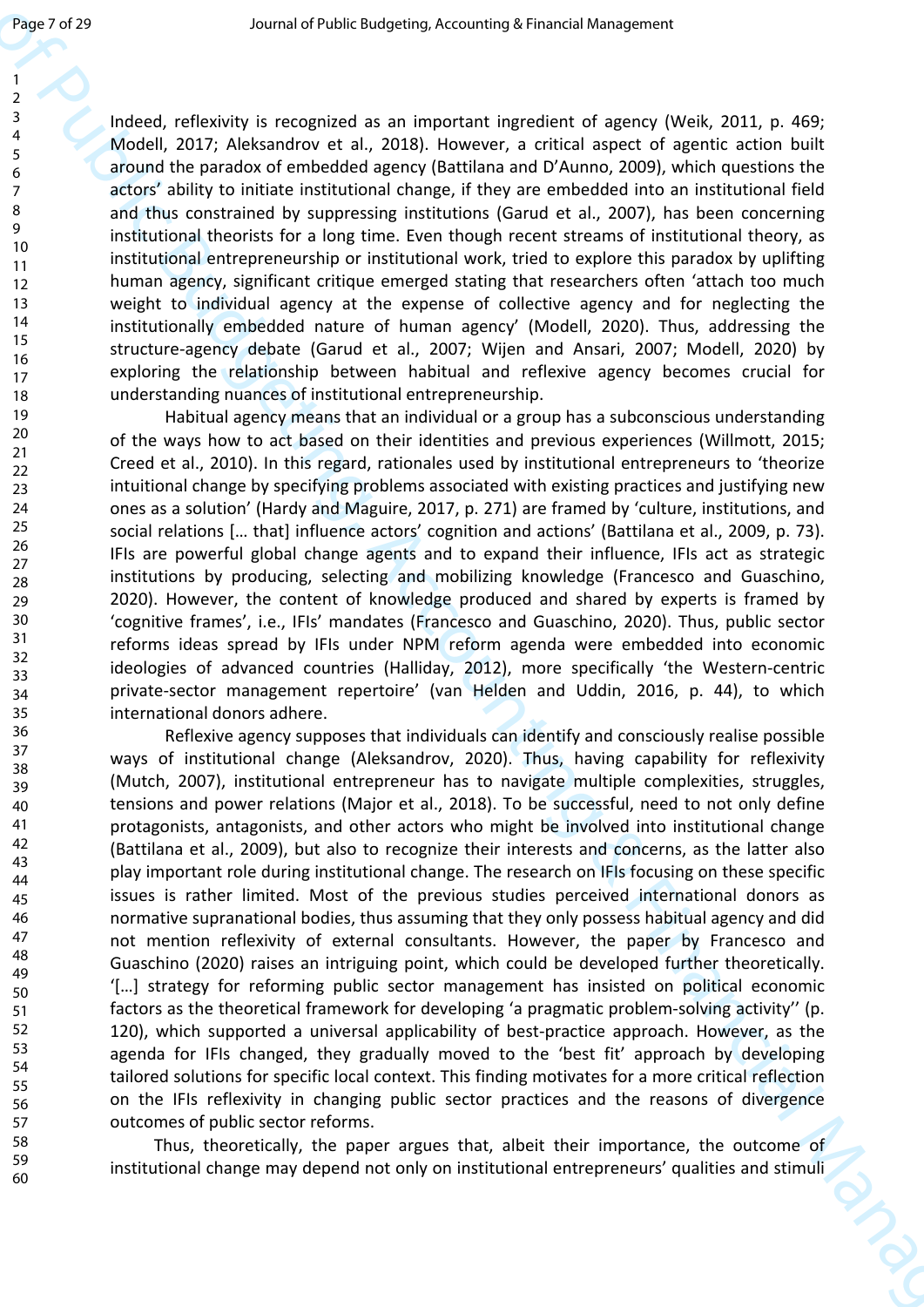to succeed in a change. This study adheres to the structure-agency interrelation as a dynamic dialectical interaction between agency and institutions (Lawrence et al., 2011) and theoretically claims that rationale and reflexivity of an institutional entrepreneur, while framing inter-actor relations, may become essential in achievement of a desired institutional outcome.

### **Context**

Second of Public Budgeting, Accounting to Financial Summer Properties<br>
2. Second in a change This multiple are as the financial Management in a summitted of Public Budgeting and<br>
1. Second in the second of Public Budgetin Ukraine belongs to the group of Central and Eastern European countries that in the late 1980s were affected by the fall of a centralized command economy and commenced rebuilding their states towards a market economy. At the beginning of transition, these countries experienced significant political, economic and societal changes to a degree comparable with institutional upheaval (Newman, 2000). After the fall of the USSR, the unstable economic situation in Ukraine motivated the government to apply for membership of several IFIs. Starting from 1991, WB financed 11 projects in Ukraine, worth around \$2.8 billion in total (as of 2018), under the theme 'Public expenditure, financial management and procurement'. Interestingly, issues of public sector finances were mainly incorporated into comprehensive programmes supported by comprehensive loans. For example, a sequence of Development Policy Loans was provided to Ukraine as a number of thematic programmes that together aimed at contributing to sustainable growth and poverty reduction. This general aim included a programme addressing the need for reforms of tax administration, budgeting and public financial management. Meanwhile, some projects concentrated exclusively on improving the Ukrainian system of public finances, which was crucial, since transition to a market-driven economy called for the establishment of sound public financial management institutions (Tanzi, 1993). The projects specifically developed to address and reform the main challenges of public financial management in Ukraine were the Treasury System project and the PFM project, implemented during 1997-2004 and 2008-2014, respectively.

# **Methods**

'The beauty of qualitative research is that it can accommodate different paradigms and different styles of research and research reporting' (Bansal and Corley, 2011, p. 234). Nevertheless, it is often criticized for a lack of scholarly rigor or justified assertion, which requires that research assures the relevance and credibility of gathered data (Gioia et al., 2012).

The evidential base is built on interviews and official documentation, which were used complementarily during the data collection process. In total, 14 semi-structured interviews and three informal conversations were conducted during 2016-2017, with a median length of around 56 minutes. Although informal conversations are considered to provide limited data on historical events, compared to interviews (Silverman, 2000), they were important for this study as they contained the viewpoints of key actors involved in public financial management reform. These conversations were organized during open public events (i.e. conferences and round tables). Evidence obtained during informal conversations was concise, yet very informative, since respondents had valuable experience on IFIs–Ukraine cooperation. Furthermore, communication with key actors activated a 'snowball' effect. They provided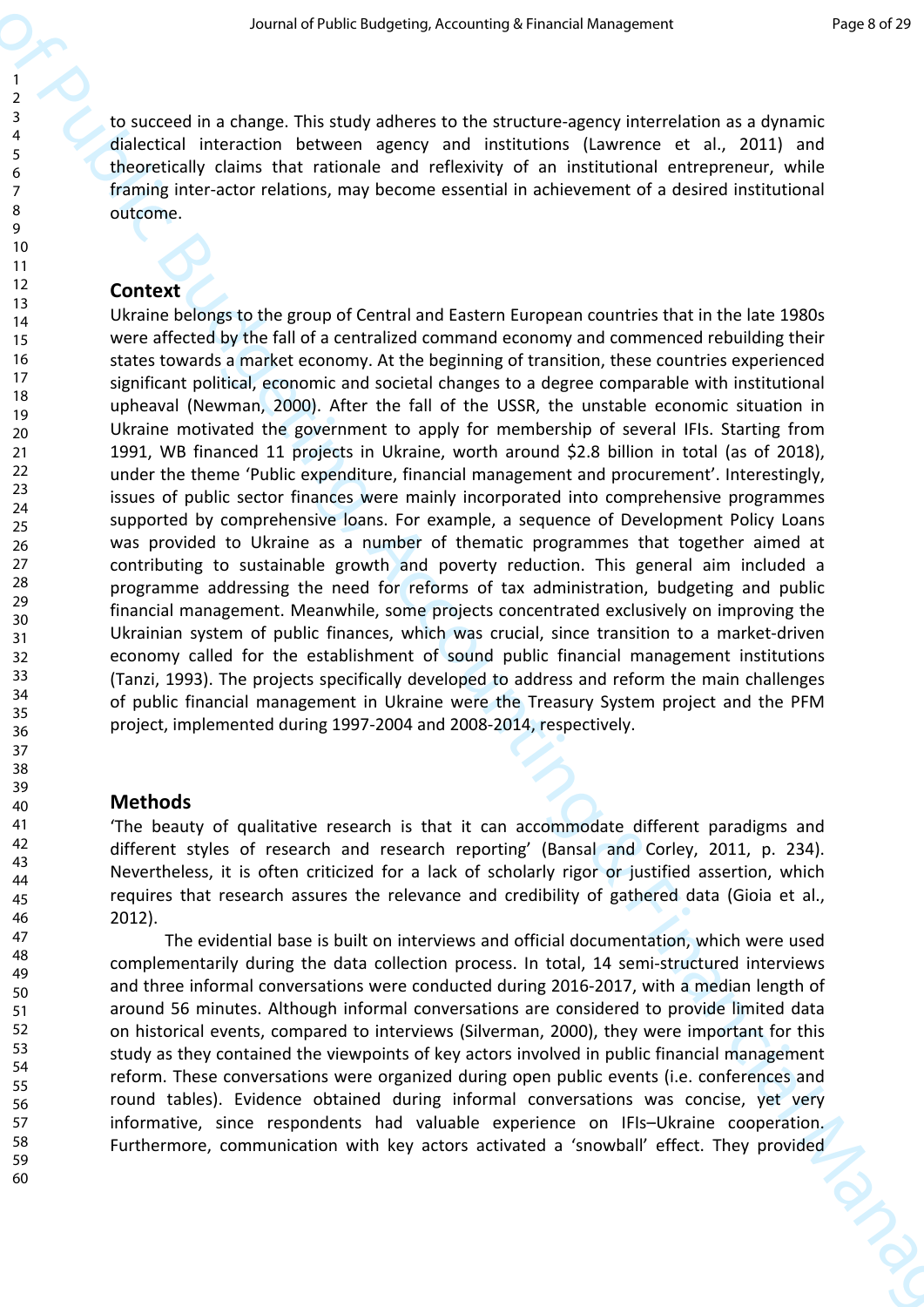contact with others with expertise in the studied issues. This allowed as many relevant respondents as possible to be approached.

To eliminate potential bias in the data, interviewees were selected to represent various views on the reform. They belonged to the following categories (for details, see Appendix 1): representatives from IFIs, civil servants from central government – Ministry of Finance (MoF) and the State Treasury, researchers and NGOs' representatives, generally referred to as experts. The latter were involved to balance the views on the reform process and results and helped to verify the arguments of other interviewees.

Data collection was organized as follows. Prior to the interview, project documentation was extensively analysed to obtain a solid background knowledge on the reform and create a basic interview guide. The guide included general questions on the role and actions of IFIs in reforming Ukrainian public financial management, how this role changed and how the Ukrainian government engaged in the changes. More specifically, it questioned how the project groups worked during both projects, how local and external actors interacted, whether there were any facilitating or hindering factors influencing the outcomes of both projects and whose role dominated during negotiations. During the interviews, these questions could be slightly customised, according to the respondent's expertise.

As regards the interviews, arranging face-to-face meetings with important respondents holding high positions was challenging due to the frequent travelling of the IFIs' representatives or the heavy workload of Ukrainian officials. Nevertheless, all planned interviews were conducted. With an interviewee's permission, the conversation was taperecorded, but in six cases (including informal conversations) extensive notes were taken. At the end of the conversation, most interviewees provided additional archival documents relating to the projects. The principles of diplomacy, discretion and transparency were of the utmost importance when speaking with informants (Gioia et al., 2012). Thus, the author assumed the position of an active listener, allowing interviewees to freely express their opinions, while simultaneously guiding the conversation in the right direction. As some interviewees expressed a wish to remain anonymous, the names of all respondents were omitted.

**Experimental of the control of the control of the control of the control of the control of the control of the control of the control of the control of the control of the control of the control of the control of the contr** In qualitative research, there is no universal approach to the way data is analysed. Yet, allowing a certain degree of flexibility, the data analysis needs to acquaint the reader with a link between data and theory (Gioia et al., 2012). While conducting this study, constant seesawing 'theory-empirics' moves were performed until saturation appeared. This allowed rich empirical material to collected and theoretical connections retained (Alvesson and Sköldberg, 2009). The raw data (interviews and notes) was transcribed and analysed by the author personally, without applying software. In contrast to 1st- and 2nd-order analysis approaches (Van Maanen, 1979), the data gathered for this study allowed main themes to be distinguished immediately. The data was coded on the basis of chosen theoretical perspectives, the most frequently raised issues were identified and arranged by the following codes: 'external'/'internal' actors, 'stimuli', 'rationale', 'interactions', 'reflexivity', 'outcome'. Next, themes were analysed and passages related to public financial management reform were identified, namely, key actors' actions and the effects on the public sector change. After data analysis, follow-up discussions were performed to ensure the accuracy of interpretations.

To support evidence collected from interviews, analysis of IFIs' documentation (including project information retrieved from WB webpage), national legislature and other official documents was conducted.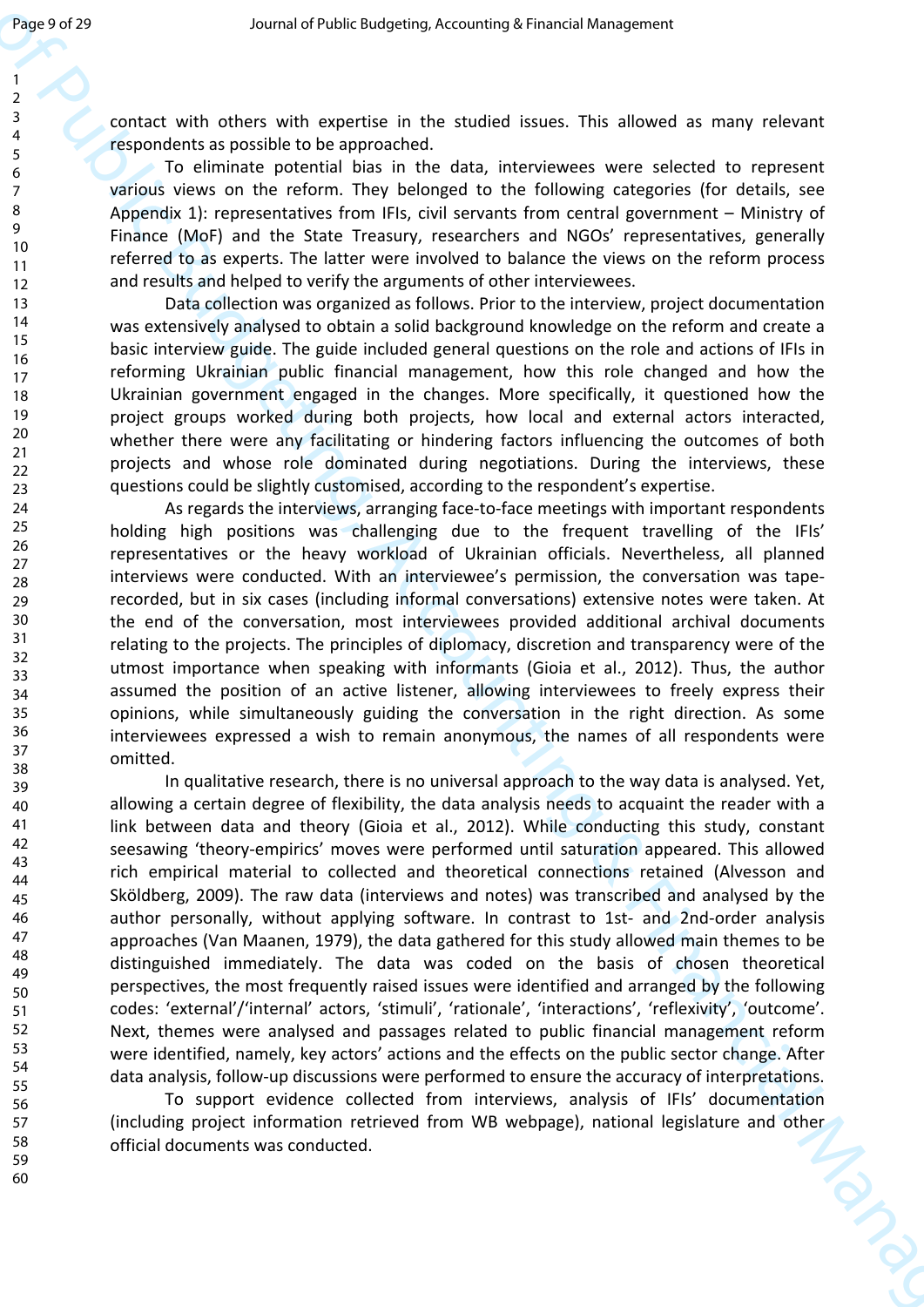# **Empirical findings**

This section presents the process of public financial management reform in Ukraine, which was divided into two stages corresponding with specific projects, which aimed at, first, establishing public financial institutions and, second, their significant enhancing. Importantly, these two projects were led by different groups of WB extorts. The findings reflect the institutional entrepreneurship process by focusing on actors, stimuli, strategic interventions (resources and inter-actor relations), and rationales and reflexivity.

# *Stage 1. Emerging institution of public financial management: collective action towards creating new institution*

In 1990s, Ukraine experienced a striking budget deficit – around 14% of GDP – caused by a substantial increase in public expenditure in social spheres (Kravchuk, 2001). For several years, the central government had been manually regulating the national economy, which was falling into deep recession. The Ukrainian public financial management system inherited from the USSR operated without reasonable fiscal discipline and rational budget allocation, since no budgetary constraints were placed on state expenditure (Mikesell and Mullins, 2001).

[T]he first years of transition were devastating. Importantly though, the effects of the crisis could have got even worse, if we had not received support from international donors. They helped us with financial resources and professional advice. In return, they requested that we implement a comprehensive public financial reform programme to get out of the 'budget hole'. During the first years of independence, the government tried to escape from reality [necessity of changes], and the consequences of closing the eyes were dramatic. At one point, all the central government understood that, without external support, we were doomed. In such conditions, when 'there was no other place to hide', we started drafting the reform of public finances. (Interviewee 6)

The quote above signifies that in 1990's Ukraine experienced significant financial problems caused by the crisis after the fall of the USSR. Additionally, the government lacked knowledge how public financial system should be functioning under market economy principles, causing uncertainty and continuing manual regulation of public finances. The Ukrainian government's decision to maintain financial institutions with money emission caused accelerating budgetary arrears, the economic situation in the country worsened. By the time Ukraine became IFIs' member, the central government, under pressure of serious economic challenges, had changed its perception of the reform and became more receptive to external support, prioritizing financial and economic stability.

Second of Public Engines Accounting to remain Survey the Bullion Public Bullion (1993)<br>
Transformation (1993) and the public Bureau of public Bureau of Public Bureau of Public Bureau of Public Bureau of Public Bureau of P IMF was first to enter the Ukrainian emerging economy. Following the rationale for restoring the balance of payments of its member governments, to correct financial disruptions and promote national development (Babb and Kentikelenis, 2018), IMF stabilized the macroeconomic situation by introducing monetary reform, large- and small-scale privatization in 1996-1997 (IMF, 1997). Nevertheless, these measures were still insufficient to overcome public budget deficits. This situation signalled to IFIs that the establishment of sound financial institutions might be undermined, which contradicted another strategic interest of IFIs – the institutionalization of new public sector practices to secure the return of loans provided to Ukraine. Therefore, IFIs set conditions for structural reforms and insisted on fundamental changes of public finances, to tackle an unsustainable fiscal situation caused by unrealistic central government budgetary planning and lack of control over state expenditure (World Bank, 1998).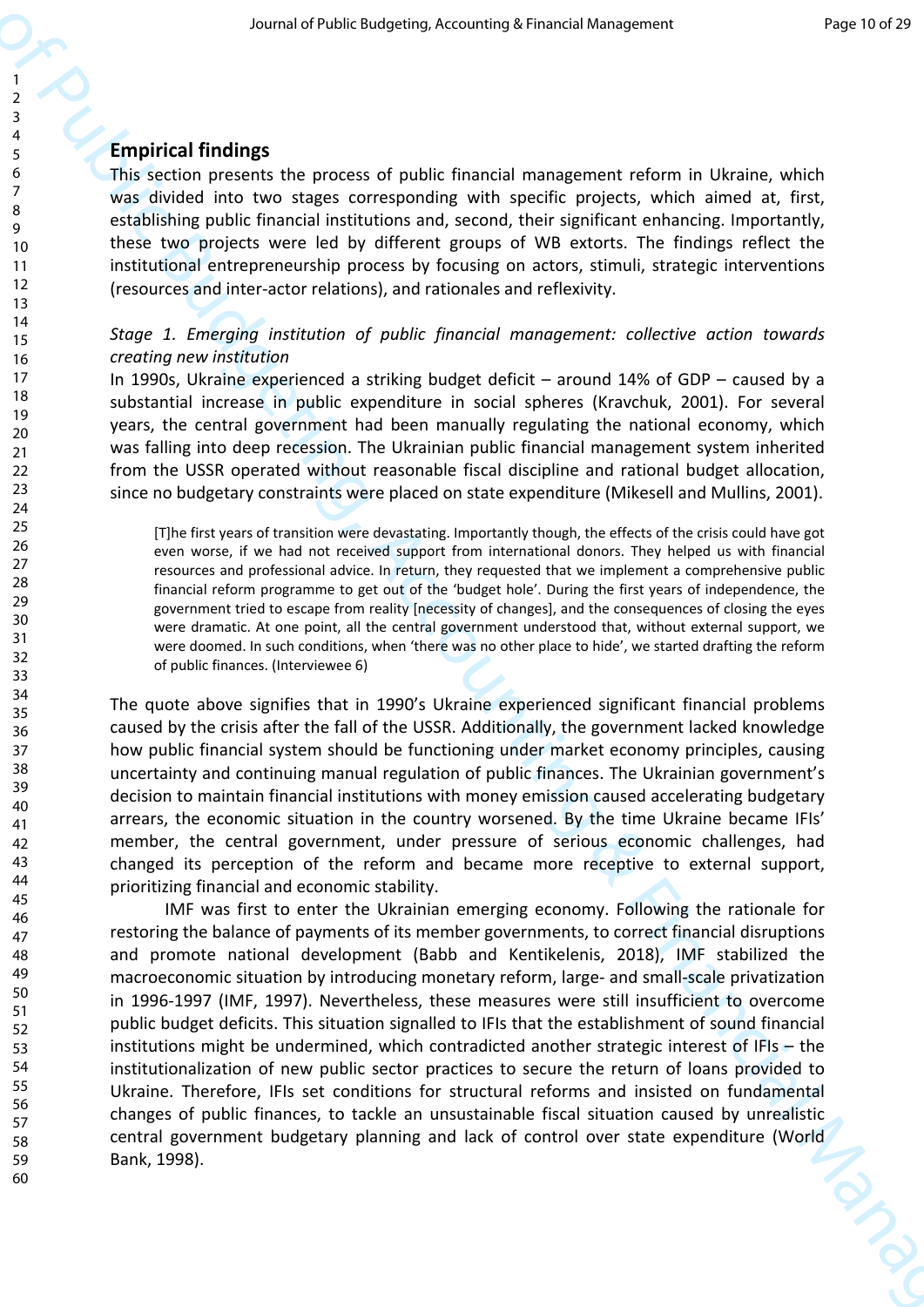In the 1990s, the government faced tremendous uncertainties. Public finances were immature and malfunctioning. We needed both financial resources and expertise to build an appropriate new system. In 1994, the government drafted the strategy for fiscal reform. Importantly, IMF experts gave us great assistance in developing a comprehensive reform program and after the WB project was launched (Interviewee 1)

Journal of Public Budgeting, Accounting to Financial Management<br>  $\frac{1}{2}$ <br>  $\frac{1}{2}$ <br>  $\frac{1}{2}$ <br>  $\frac{1}{2}$ <br>  $\frac{1}{2}$ <br>  $\frac{1}{2}$ <br>  $\frac{1}{2}$ <br>  $\frac{1}{2}$ <br>  $\frac{1}{2}$ <br>  $\frac{1}{2}$ <br>  $\frac{1}{2}$ <br>  $\frac{1}{2}$ <br>  $\frac{1}{2}$ <br>  $\frac{1}{2}$ <br>  $\$ To better address public financial management challenges, IMF experts were involved into preparing the program for fiscal reform. From Ukrainian side a specially established working group[1] has contributing to the process. The group consisted of heterogeneous actors (civil servants, academics, IT specialists) working with public finances. This group was actively engaged into development of the program and allowed IMF externs to better understand specifics of the local context. Only after development of the program, WB and IMF experts proposed the 'Treasury System' project. The project team consisted of government representatives and experts from WB and IMF – the institutional entrepreneurs. The reform started with the setting up of an institutional framework for the operation of the State Treasury of Ukraine, which received control over the use of governmental financial resources and managed the budget execution. The Treasury acquired a three-tier structure, with a main central office and several offices at regional and municipal levels, to reach a better control over local budgeting. According to IFIs, the rationale for this change was that it represented an 'international best practice as adapted for economies in transition' (World Bank, 1998, p. 3).

We were well-equipped with resources to implement the treasury system. The framework developed for Ukraine was based on IMF's design that had been introduced in other former Soviet Union countries. Our expertise and successful examples from other countries contributed to the productive work on the project and cooperation between all team members; we were glad to observe an obvious engagement from the Ukrainian side. (Interviewee 11)

As external enablers have been working since 1994 on preparing the strategy public financial management and further with the project, they were aware of the problems and uncertainties faced by the Ukrainian government. The experts used their professional authority, experience and provided convincing arguments for this project as an appropriate solution by showing successful cases of similar institutional change in Kazakhstan. As Interviewee 14 mentioned: '*it*  was surprising for me how professionally they communicated and acted. Like professional *doctors, they clearly stated what should we do and why. Their arguments gave us hope for better future*'. As a result, local actors supported the reform. However, the commitment of local team members only was insufficient to institutionalize the change, because the reform had to be approved by other governmental institutions, some of which resisted to protect the status quo.

The treasury system was an important 'brick' for […] healthy public financial management. However, for other branches of power, the introduction of a centralized and transparent cash management system seemed like a loss of control over their expenditures. For example, the Ministry of Defence spoke against closing their separate bank account. Also, representatives of the private banking sector, unwilling to shut down their spending unit bank account, tried to block the reform through lobbying in Parliament. Despite this opposition, representatives from the MoF argued for the necessity of this change, and the majority [of deputies] supported the initiative to transform the public financial system during that crisis period. (Interviewee 8)

Despite some actors opposing the establishment of the State Treasury, local project team members engaged into series of interactions with other actors to advance the change. For instance, they attended hearings in Parliament, negotiated with the deputies, to convince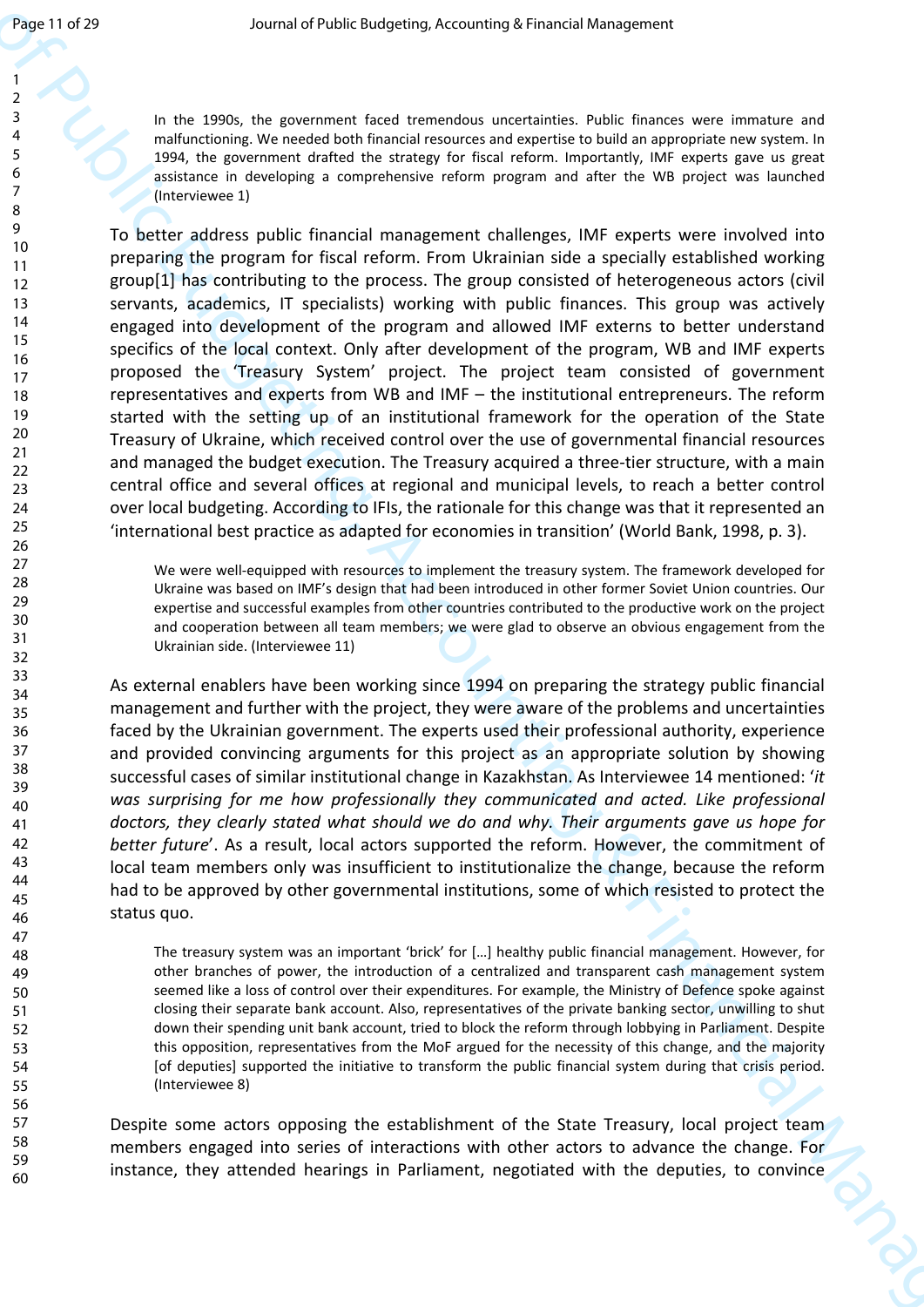them that this reform was important and to obtain the necessary number of supporters – and their votes.

We [the project team] were equal partners in reaching the same objective – improvement of fiscal management – and we worked continuously together during all project stages. The project started when Ukraine was only forming an internal political consensus on reforms, and it was rather ambitious to initiate extensive changes to established practices of public financial management. But, still, we managed. (Interviewee 5)

Second of Public Budgeting, Accounting to Financial Hermannic Valence in the stationary of the continent of the Continent Continent Continent Continent Continent Continent Continent Continent Continent Continent Continent The first stage might seem not so surprising from the first sight. Nevertheless, it provides an important background for better comprehension of emerging institutions and the starting point for the reform on the second stage. Significant financial and institutional challenges for Ukraine in 1990's opened the window for external enabler to introduce the change project. Based on the rationale for establishing sound financial administration in a market economy in line with NPM agenda, IFIs suggested 'Treasury System' project as a solution for Ukraine. The economic crisis and lack of knowledge caused significant uncertainties for local actors, yet had a stimulating effect, since Ukrainian government realized the need for external support. Institutional entrepreneurs were strategically using arguments, which supported their global NPM reform agenda and followed a 'best practice' approach (Francesco and Guaschino, 2020), to address local uncertainties. Specifically, the experts gave examples of similar reforms and positioned it as a solution to the existing crisis. Here, local team members played a minor, yet important, role. While showing no resistance to the change and willing to collaborate, they asserted furthering the reform. They interacted with other actors to gain support from the legislative branch, despite fragmented opposition. Thus, the State Treasury was established leading to gradual improvement of budget execution and cash management.

# *Stage 2. Institutional enhancement, tensions and disrupted interaction leading to unintended outcome*

In 2000-2007, a positive GDP growth and a decrease in the public deficit indicated the recovery of the Ukrainian economy. After completing the Treasury project, the Ukrainian government negotiated with experts from WB to continue an advanced project, with a focus on modernizing and enhancing the existing treasury system. During 2004, local and IFIs designed the second Treasury project (see overview of projects in Appendix 2). However, this initiative coincided with presidential elections in 2004 and was paused by IFIs for the period of political instability in the country. That year was marked by endogenous civil resistance in Ukraine, a so-called Orange Revolution[2], against the results of the presidential elections. A re-vote was initiated, and a new president entered office in January 2005, followed by the formation of a new government.

In 2005-2006, the Ukrainian government committed to a broad public financial management agenda focusing on transparency, accountability and efficiency, performancebased budgeting, public financial control, and accounting reforms. Orientation towards cooperation with the EU, with provision for further European integration, also highlighted the need for public financial management harmonization. Meanwhile, the MoF complemented this agenda with a new reform strategy[3], supporting the enhancement of the public financial management IT systems, to improve fiscal planning, budgeting, treasury, debt management, accounting and auditing, and to provide an integrated platform for system users. Thus, governmental focus shifted towards '*reaching the maximum integration of elements of the*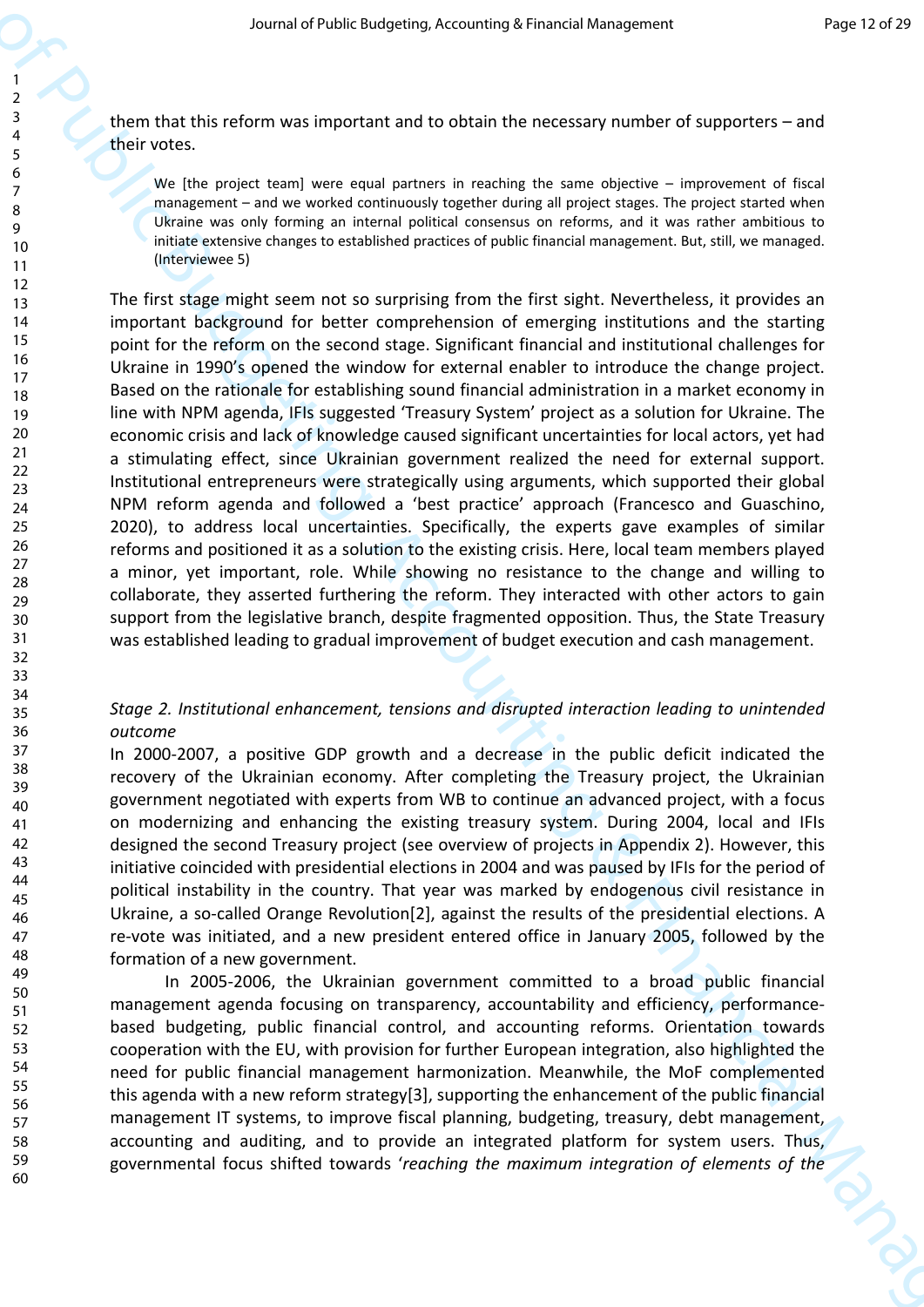*public financial management system by connecting the processes of revenue collection with expenditure management*' (Interviewee 6).

Given the new ambitious target of a Ukrainian reform agenda, WB proposed restructuring the second Treasury project and suggested launching a PFM project. In 2008, the loan agreement was signed. The project was designed for the MoF to develop an integrated public financial management system at its structural units. This was planned to be implemented through an IT-system, which would serve as a comprehensive communication and information technology platform for actors at central level, that is, the MoF, the State Treasury, central line ministries and so forth, and numerous subnational actors: regional government agencies and local governments.

Journal of the consensus of the consensus of the consensus of the consensus of the consensus of the consensus of the consensus of the consensus of the consensus of the consensus of the consensus of the consensus of the co In the same year, the world financial crisis hit the Ukrainian economy, causing a GDP decline of around 14.8% and a more than 50% depreciation of the national currency (Smits et al., 2019). Following the same rationale as in the first stage – supporting member governments in correcting budgetary maladjustments – IFIs provided the Ukrainian economy with a US\$16 billion stabilization programme (IMF, 2008). International donors highlighted also the necessity of public financial management reform: an important condition for receiving financial support (World Bank, 2015, p. 11). IFIs considered the newly approved PFM project a response to this challenge, which could strengthen Ukrainian public financial management. However, despite favourable conditions for institutional change (convergence of global and local reform agendas and anticipated simulating effect of the crisis), the PFM project was postponed several times and, ultimately, terminated. The reasons why IFIs failed to institutionalize the change are discussed further.

The first reason appeared on the reform planning stage and is connected to tensions between MoF and the State Treasury. In 2005, a simultaneous reform of the MoF restructuring was initiated expanding the Ministry's authority over the Treasury and other public financial organizations (e.g. State Tax Administration, State Customs Service and State Control-Revision Service). As established in 1995-1996, the Treasury was a separate institution under the MoF, responsible for budget execution and directly accountable to the Cabinet of Ministers. The structural reorganization of central financial authorities in 2005[4] resulted in the Treasury's integration with and its further subordination to the MoF, which redefined the roles and responsibilities of the State Treasury in public financial management.

As stated before, in 2004, the Treasury representatives prepared to the second Treasury project, which they considered "*a feasible change*" (Interviewee 8). However, based on a new governmental agenda, top MoF officials decided to shift from the second Treasury, aiming at upgrading the existing system to an integrated public financial management system, which would, instead, cover all functions of the restructured Ministry.

The MoF and State Treasury lived in different worlds. Before the reorganization of the Treasury, we [Treasury staff] wished to modernize the system we had already established, as we also did after becoming subordinated to the MoF. We pragmatically evaluated the capacity of the Ukrainian public financial management: the update would be the best option, whereas the MoF had their own agenda; they seemed to plan the reform with rose-tinted glasses. Efforts to implement that integrated system were comparable to trying to speed up a cart, pretending that you are driving a Ferrari. Therefore, evidentially, we did not support this. (Interviewee 14)

This quotation demonstrates that the shift to a more comprehensive public financial management system caused tensions between the State Treasury and the MoF from the start of the PFM project because local actors had divergent views on the most appropriate reform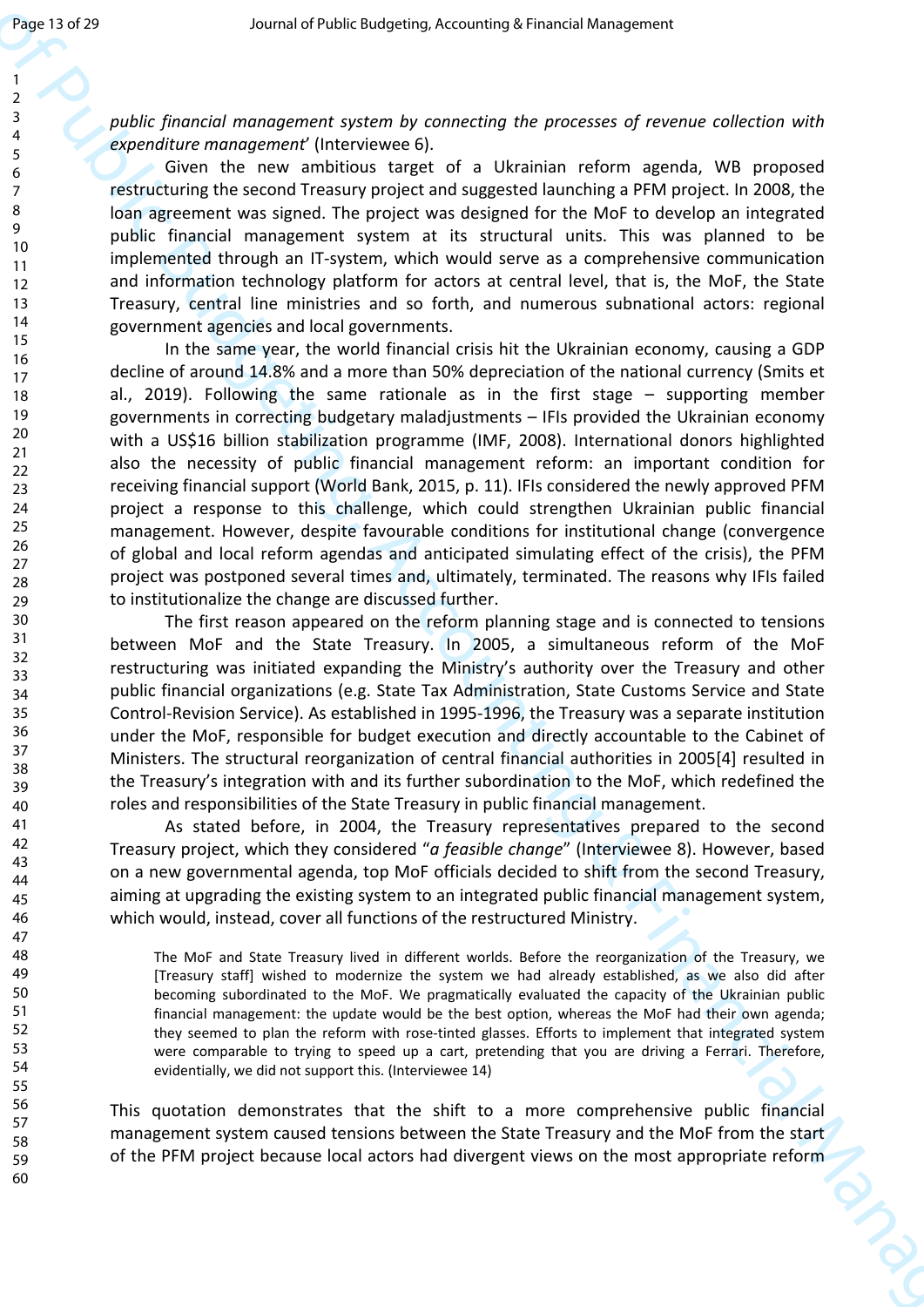alternatives. Meanwhile, the financial authorities' restructuring resulted in a decrease in the Treasury's independence in decision-making, as the MoF took the place as the main beneficiary of the PFM project. Treasury representatives tried to convince the MoF that a gradual change of public financial management would better fit the contextual conditions. Yet, the MoF leveraged its power over other local actors and decided to execute a more ambitious plan for the public financial management system reform.

Facing the dilemma between two alternatives, WB staff decided to support the ambitious PFM project. The main motive of this choice was the correspondence to global neoliberal reform agenda widely adopted by IFIs at that time in developing world. The rationale behind this was to use an already existing '*reform solution*', which had been previously implemented in other developing countries (Interviewee 17), e.g., Tanzania and Kosovo, to 'enhance confidence and credibility of the budget through greater comprehensiveness and transparency of information' (Chêne and Hodess, 2009, p. 2). In this way, IFIs once again tried to secure the return of their financial support. However, before launching the project, external experts did not engage into researching the local contextual challenges. They built their understanding based on the country reports previously published by IFIs, but did not run a separate baseline study specifically for the PFM project (IEG, 2015).

scenario which continues the method is a statement of Public Budgeting accounting to result the second interest.<br>
The method is a proposition of the method interest in the second interest in the second interest.<br>
The meth Importantly, an expansion of the scope and functionality of the treasury system was among the objectives of the new integrated system, but the interests of Treasury representatives were overlooked by IFIs, who interacted with the MoF. Instead of choosing the strategy developing inter-actor relations by '*creating a dialogue between the Treasury and the MoF*' to hear and meet the expectations of all (Interviewee 9), IFIs dedicated their attention to mobilization of resources – funding and expertise in combination by running trainings for around 2 500 Ukrainian civil servants. IFIs ignorance of tension between MoF and the Treasury lead to the loss of the Treasury's commitment to the PFM project. These important local actors, who would become final users of the new system, participated but were not engaged in the PFM project meetings, trainings and other activities. Instead, their efforts shifted towards upgrading the e-Treasury system independently from 2009, using financial resources annually allocated by the state for the Treasury's operations and maintenance.

Things became clear after several meetings of the project group: the e-Treasury system would not be supported. I just had one question: why should we 'reinvent the wheel' if we already have a functional IT system? My colleagues and I really doubted that the integrated [IT] system would work. The modernization of the e-Treasury system was a viable alternative, and we suggested developing it instead. However, the rest had another vision… The [external] experts could act as referees in our internal disagreement and maybe we could find the compromise, but it seemed that they did not pay attention to this … (Interviewee 8)

The second reason constraining the change by IFIs was disrupted communication between IFIs and local team members during the reform implementation. For implementing such complex projects as PFM, a sound project management is critical (Diamond and Khemani, 2005). In addition to loosing commitment of Treasury members, there was no evident support from the MoF leadership on the implementation stage. During politically turbulent 2005-2010, prime ministers with governments rotated four times. The governmental heads are influential local actors, as they are responsible for interacting with IFIs. In 2010, the next presidential elections brought an opposing candidate to power, and the government changed once again. A high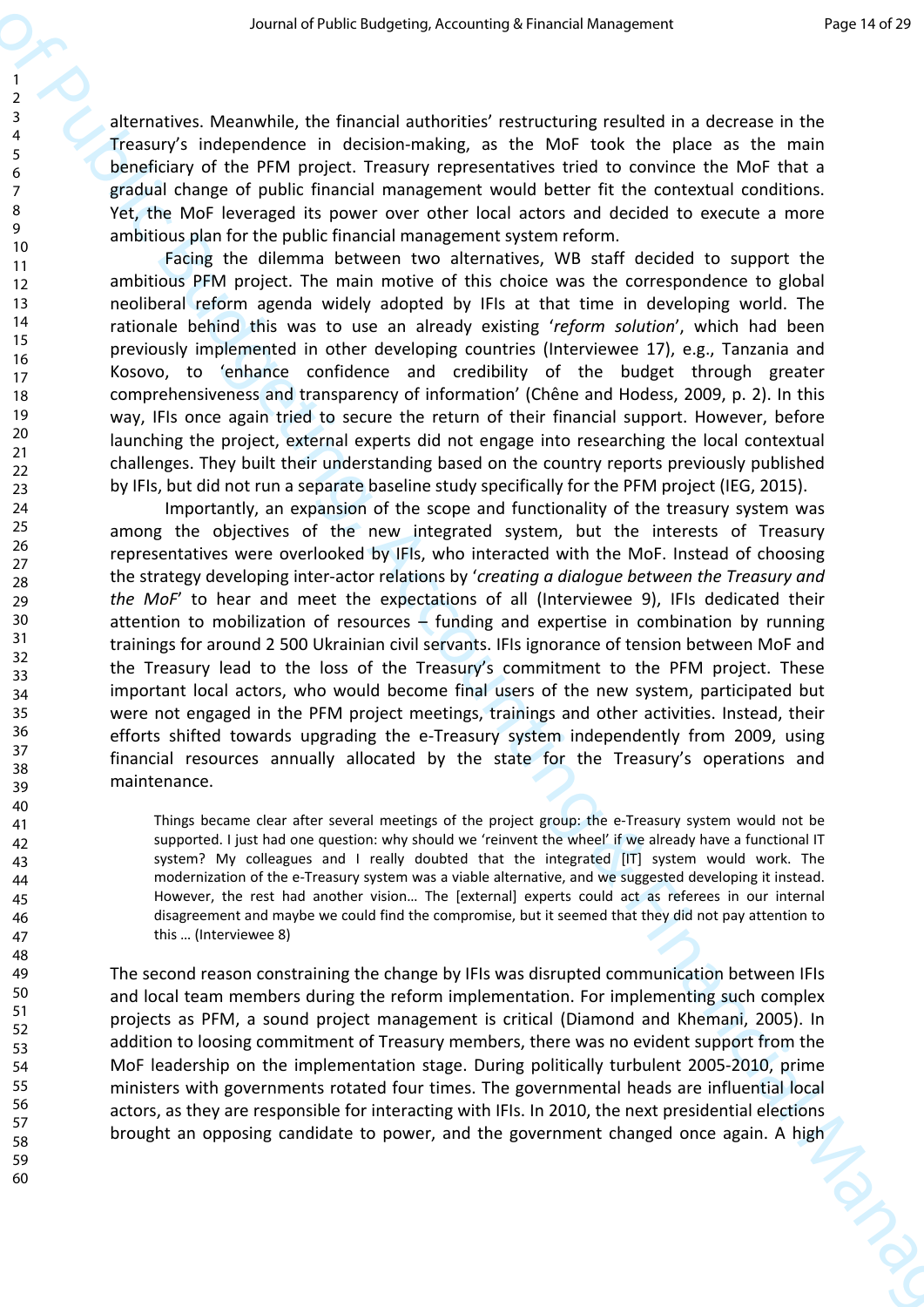turnover of Ukrainian top politicians complicated the process of PFM implementation, due to disrupted interaction between IFIs and the central authorities.

Cooperating with a Ukrainian government is rather challenging. To succeed, IFIs rely on micro stability within the country. […] Ukrainian political elite plays an important role in conducting reforms. If there is an internal political mess, it is naïve to expect reforms. (Interviewee 4)

The project management from Ukrainian side was a big problem. Colleagues working on PFM mentioned that the project director from the Ukrainian side did not have sufficient time and competences to follow the project. Moreover, as political landscape changed, eight project managers were appointed. (Interviewee 5)

IFIs tried to maintain frequent communication with local team members. According to the IEG report (2015, p. 6-7): 'The Bank team conducted 13 supervision missions and held 40 video conferences during the project period. A team member in the Kiev country office provided ongoing guidance to the project implementation unit and the MoF' and 'periodic progress reports were prepared and submitted on a regular basis'. However, they were not able to obtain necessary local support due to changing MoF representatives.

Not only the continuous political instability restricted the global-local interaction, it also negatively affected the engagement of the MoF representatives in advancing the reform. Since PFM aimed at making the public financial management system more transparent and efficient, these changes were perceived by many politicians as a threat to their positions.

[P]ublic financial management projects cannot be implemented as a neutral programme of reform, as IFIs tend to portray them. To ratify any radical change concerning public finances, there must be commitment at the central level. For example, a decision to introduce a medium-term budgeting framework, which was among the aims of the PFM project, carried risks for the Ukrainian political elite. In the middle of 2008, when the financial crisis came and there was around one and a half years before new presidential elections, no one wanted to publicly advertise that during the next three years, the quality of life would not improve. This would also limit the political ability to promise a raise in salaries for their electorate. (Interviewee 17)

Joy 13  $\times$  39<br>  $\times$  30  $\times$  30  $\times$  30  $\times$  30  $\times$  30  $\times$  30  $\times$  30  $\times$  30  $\times$  30  $\times$  30  $\times$  30  $\times$  30  $\times$  30  $\times$  30  $\times$ 30  $\times$ 30  $\times$ 30  $\times$ 30  $\times$ 30  $\times$ 30  $\times$ 30  $\times$ 30  $\times$ 30  $\times$ 30  $\times$ 30  $\times$ 30  $\times$ 30  $\$ Additionally, the evident change in the Ukrainian political context was marked by shifts between opposing parties, in comparison to the first period of public financial management reforms, when the political landscape was just forming. *'These reforms require political courage and significant efforts to change the country'* (interviewee 4). In this situation, local actors avoided taking responsibility for promoting transparency, openness and efficiency, because the latter were not considered beneficial for saving political leverage and could even threaten their freedom, due to political instability in the country.

Many promises were given with this reform package [PFM project], but there was no such person who would lead it without being afraid about his/her political future. People were unwilling to take responsibility for making sound decisions. What if, after you signed a document, a representative from the prosecutor's office were to knock on your door? (Interviewee 16)

Thus, the second stage of the reform marked the IFIs' failure to enhance the public financial management system. At the beginning of the reform, the change seemed to be well-perceived by local actors, as it corresponded to local reform agenda and promised improvement of existing practices. However, it failed for several reasons, First, Treasury-MoF tensions and disagreement on the reform scale were ignored by IFIs, who instead focused on mobilization of resources following global neoliberal rationale and not on framing inter-actor relations. This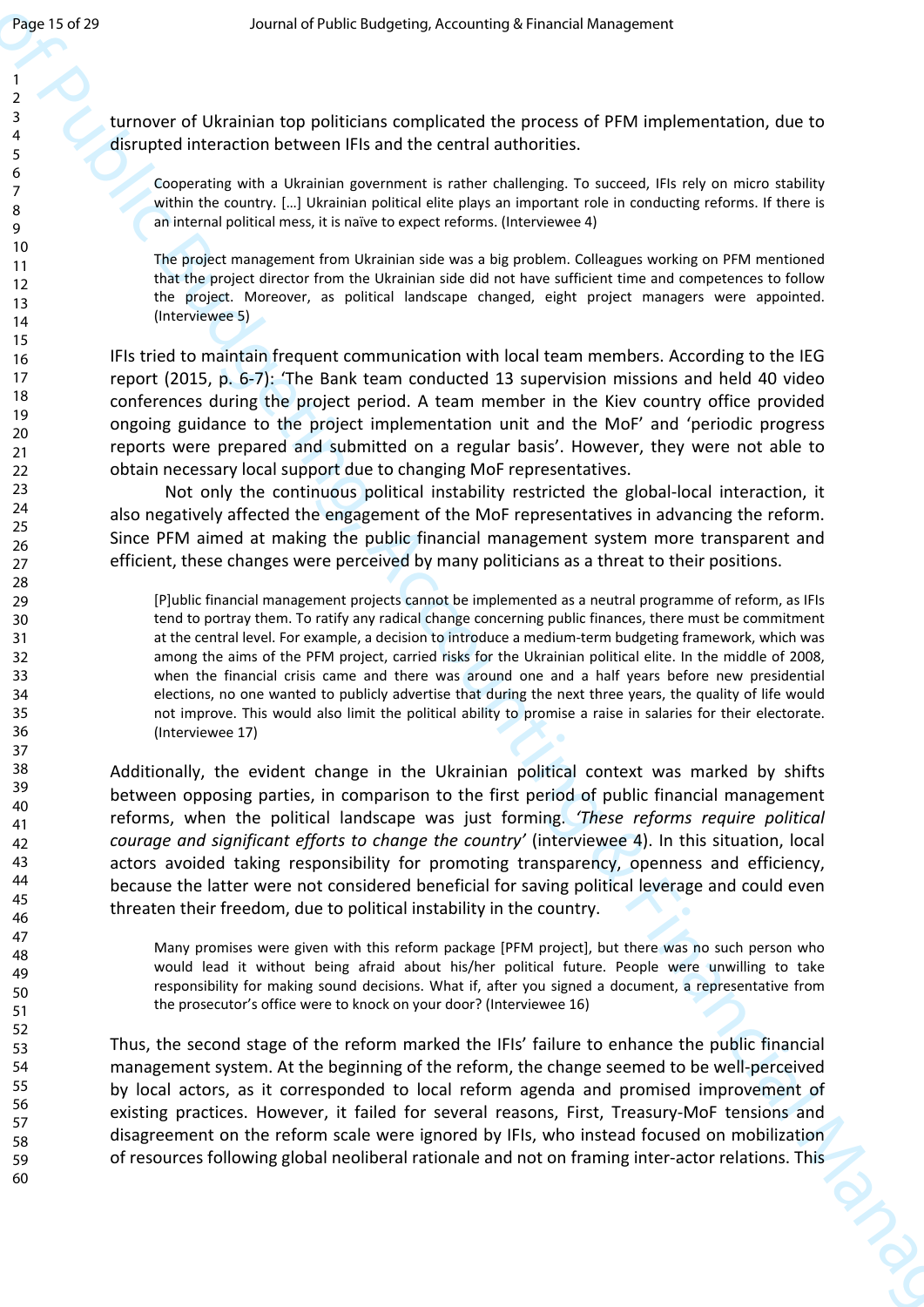caused a loss of the Treasury commitment to the project. Second, the turbulent political environment constrained IFIs-MoF interaction and, at the same time, affected engagement of local politicians, who started perceiving the reform as a threat to their positions, which lead to collective inaction.

#### **Discussion**

Second of Public Budgeting, Accounting to learn the species of Public Budgeting, the species of Public Budgeting and the species of Public Budgeting and the species of Public Budgeting and the species of Public Budgeting Previous studies have extensively demonstrated the problematic nature of NPM reforms driven by IFIs, since exogenous influences to change local practices have frequently resulted in inadequate reform outcomes (van Helden and Uddin, 2016; Tallaki and Bracci, 2019; Sharma and Lawrence, 2009). Global change agents, IFIs, were exposed to a strong critique for applying 'one-size-fits-all' approach (Andrews, 2010; Andrews, 2012) to reforms, being unaware of local contextual complexities (Way, 2002) and disregarding divergence of local institutional characteristics (Olson et al., 2001). In this vein, local reactions were carefully explored (Adhikari et al., 2012; Dollery and Graves, 2009; Sharma and Lawrence, 2009). Some studies recognized IFIs' capacity for strategic and analytical thinking in changing public institutions (Harrison, 2005; Francesco and Guaschino, 2020), but relatively less in known about how IFIs interact with local actors while implementing NPM reforms (for exception see Adhikari et al., 2013). The paper aims to contribute to the debate by focusing on the role of agency in the complex process of public sector transformation, which seems to be neglected due to a prevailing choice of traditional neo-institutional theoretical lenses (DiMaggio and Powell, 1983; Meyer and Rowan, 1977) for studying IFIs influence on reforms in developing countries.

Driven by this gap, the paper explored a dynamic process of global-local interaction, to understand reasons for IFIs-driven reforms success or failure. The public financial management reform in 1991-2014, during which IFIs and Ukrainian actors interacted, was selected as an empirical case. The paper is theoretically framed around discussion of agency role in changing institutions by applying process-centric institutional entrepreneurship perspective (Hardy and Maguire, 2017; Battilana et al., 2009). This perspective allows tracing the institutional change by studying actors, stimuli, strategic interventions of institutional entrepreneurs, their rationales and reflexivity (Maguire et al., 2004; Weik, 2011; Mutch, 2007) and, at the same time, to acknowledge collective, multilevel and dynamic character of the change by recognizing the role of other actors involved (Hamadache and Brabet, 2014).

The Ukrainian case demonstrated diverging outcomes on two stages of public financial management reform (see Figure 1). According to Dillard et al. (2004, p. 552), economic systems of market capitalism in context of Central and Eastern European countries were carried out in imposed manner without 'the agents' recognition, motivation and understanding grasped the implied systemic dimensions'. While this can be true for the second stage of public financial management reform, the situation was quite the opposite in the beginning.

#### << insert Figure 1 here >>

In the first stage of the reform, the Ukrainian economy faced serious economic crisis due to transition from planned to market-type economy coupled with struggles in navigating emerging institutions, e.g., immature political system and public administration institutions.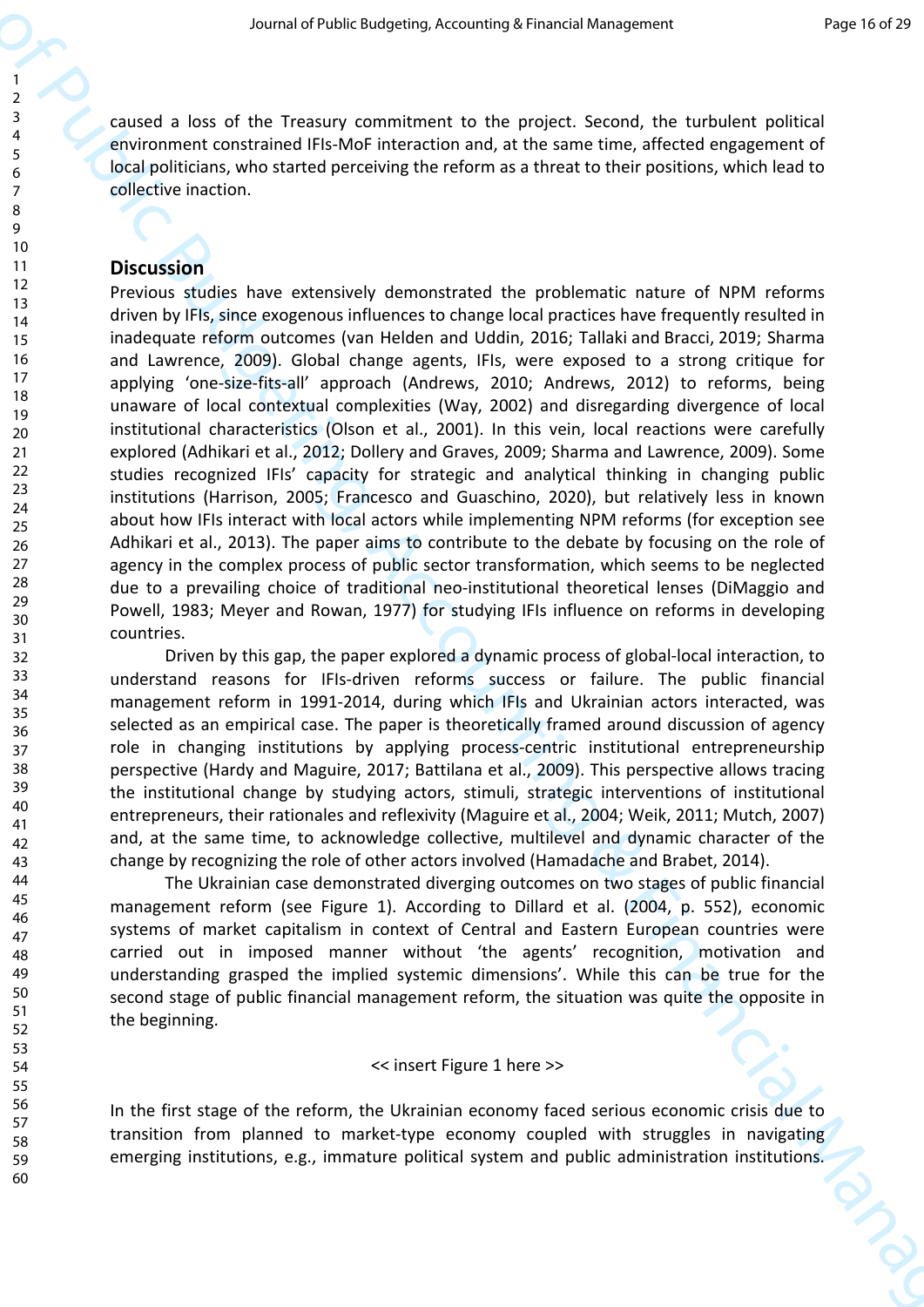During 1991-1996, the government's desire to secure budgetary expenditures and uncertainty in building institutions caused accelerating arrears and hyperinflation. As economic situation worsened, the local actors became more receptive to changes and recognized the need for external support stabilizing national economy, as applying for membership in several IFIs demonstrated. Institutional entrepreneurs, i.e., competent experts from IMF and WB, started with a series of immediate 'injections' – monetary reforms – to stabilize macroeconomic situation. Further, the experts recommended establishing a treasury system, to increase the effectiveness of budget execution and cash management. The Ukrainian government agreed with this initiative and officially established a working group of local actors, who had experience in working with public finances, and supported this by appropriate legislature.

Joy 19  $\times$ 19  $\times$ 19  $\times$ 19  $\times$ 19  $\times$ 19  $\times$ 19  $\times$ 19  $\times$ 19  $\times$ 19  $\times$ 19  $\times$ 19  $\times$ 19  $\times$ 19  $\times$ 19  $\times$ 19  $\times$ 19  $\times$ 19  $\times$ 19  $\times$ 19  $\times$ 19  $\times$ 19  $\times$ 19  $\times$ 19  $\times$ 19  $\times$ 19  $\times$ 19  $\times$ 19  $\times$ 19  $\times$ 19  $\times$ 19  $\times$ The establishment of public financial management institution was guided by IFIs through 'Treasury' project, which was in line with market-led development and NPM (van Helden and Uddin, 2016). As cases in other countries demonstrated (e.g. Adhikari et al., 2013), engagement of local civil servants in the beginning of the reform is not stable and can change over time due to lack of understanding of innovative practices, or might be done as a legitimizing action, which in both cases can lead to unsatisfactory reforms results. Therefore, to avoid this, institutional entrepreneurs need to act as a reflexive agents to catalyse collective action (Hamadache and Brabet, 2014), by recognizing the problem, foreseeing possible reactions of other actors involved into the change process and strategically deciding on appropriate combination of resources. Meaning that whether and how institutions might be changed depend on actors' reflexive actions (Aleksandrov et al., 2018). In case of Ukraine, not only they financed the reform through the loan, WB and IMF experts followed the strategy of sharing success stories, i.e., their experience in implementing similar successful reform cases in other countries, to create certainty for local actors in appropriateness of the reform. Additionally, IFIs maintained interaction by providing regular technical assistance (e.g., trainings and consultations) to increase competences of local actors. As a result, local team members were able to pursue the change further. They interacted with Parliament members to promote the reform and explain its importance and even were able to suppress local resistance. Other actors spoke against the reform to protect their control over respectful accounts, however, local team members used their newly obtained competences to gain necessary quorum to approve the reform. Thus, external exerts were able to strategically sustain reform through collective action, which resulted in the State Treasury establishment.

In the beginning of the second stage, the Ukrainian economy showed growth and progress in institutionalizing public financial management practices after setting up the Treasury (World Bank, 2007). Aiming at strengthening fiscal discipline and harmonizing with EU standards, WB and State Treasury representatives initiated the second Treasury project. However, due to a changing political landscape in Ukraine, the project in its early stage was paused, as newly appointed MoF came into play with an updated reform agenda targeting full integration of the public financial system. The MoF representatives had an ambitious reform vision stimulated by decent performance of Ukrainian economy in 2000's and eager to enhance public sector practices as most of politicians demonstrate during their first months in the office. The new government also launched the structural reform of the MoF, which resulted in the Treasury's subordination to the MoF and loss of autonomy in decision-making. Most of Treasury representatives worked there from the time of Treasury creation and had a more pragmatic view on the reform scale. They argued that less ambitious change (the one they were developing under the second Treasury project before the change of government) better fitted into Ukrainian context. The shift local actors' roles created tensions between the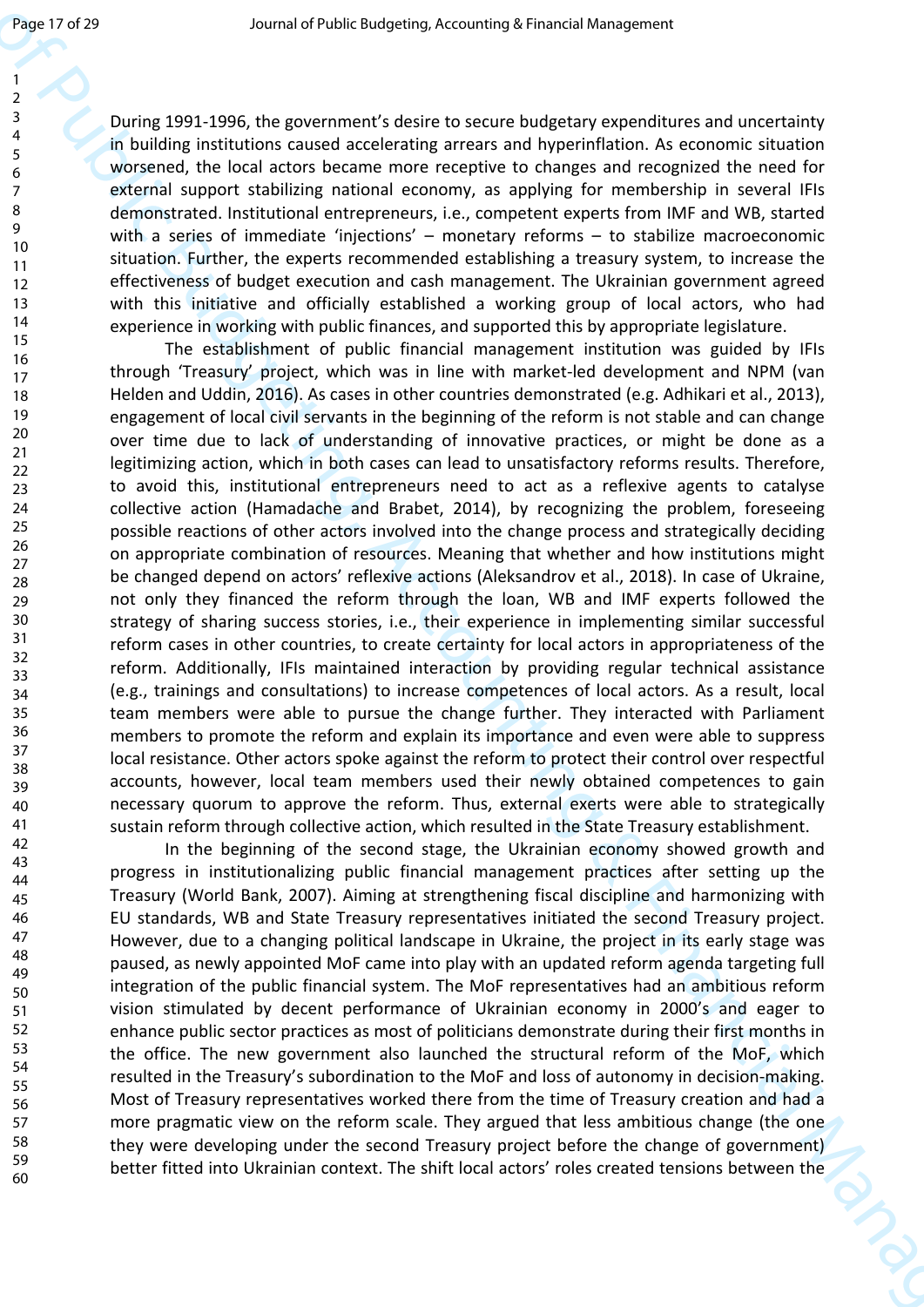MoF and the Treasury regarding the most appropriate reform initiative. Facing this dilemma, IFIs chose a more ambitious PFM project. The rationale behind this choice was to follow global neoliberal vision of reform trends. Additionally, IFIs considered PFM project as an appropriate response to the crisis in 2008. Recognizing local tensions and actors' frustration on the early stage would allow flexibility for IFIs to update reform priorities (Adhikari et al., 2013). Importantly though, WB experts either performed a baseline study of Ukrainian public financial management (IEG, 2015), neither they fully considered critical assessments of problematic implementation of similar reforms in other developing countries (IMF, 2005). The lack of reflexive evaluation of potential challenges during the change project initiation was the first major miss of institutional entrepreneurs.

Second of their constrained is may be constrained in a matching the stationary in the stationary in the stationary in the stationary in the stationary in the stationary in the stationary in the stationary in the stationar Moreover, during PFM project implementation, the institutional entrepreneur chose the wrong strategy in framing relations with and between local actors. IFIs failed to connect the change project to the activities and interests of all key local actors (Maguire et al., 2004). First, prioritizing the greater reform agenda, the institutional entrepreneur interacted mostly with MoF and neglected tensions with the State Treasury, which heated up internally. As a result, IFIs lost support from an important ally, Treasury representatives, whose contribution to the project was crucial. These actors working in public administration, would become everyday users of new integrated public financial management system. Indeed, seeking political compromises (Adascalitei, 2017), gaining support from local institutional entrepreneurs and networking (Argento et al., 2018; Guerreiro et al., 2015) were marked as key factors for implementing new practices. Second, external enablers faced continuous disruptions in interactions with MoF due to persisting political instability, upon which they had little control. Thus, the institutional entrepreneur was not able to establish strong inter-actor relations, which was crucial to secure a collective action towards change (Hardy and Maguire, 2017). Given turbulent political environment, MoF representatives gradually lost their ambition to reform. The perception of the change driven by IFIs gradually changed as a threat to civil servants' positions, resulting in a loss of commitment to public financial management reform. Because of collective inaction of MoF representatives, lost support from the Treasury, and the lack of IFIs' reflexivity on potential challenges and need for establishing strong network of supporters, the ambitious reform initiative failed.

These observations call for acknowledging that to change institutions, institutional entrepreneurs not only need to possess necessary qualities, knowledge and resources (Hardy and Maguire, 2017), they also depend on framing, moderating and engaging into complex interactions between multiple sets of actors with diverging views on institutional change. The ability of intuitional entrepreneur to critically assess local context, challenges and to navigate interests of other actors by means of effective interaction plays a pivotal role in achievement of a desired institutional outcome. What we can learn from the case is that institutional entrepreneurs not only depend on 'temporal dynamics between activities and conditions' (Hamadache and Brabet, 2014, p. 148), they also rely on stability of local actors' constellations and contribution of the latter to the change project. Since for developing countries public sector reforms often represent a collective action of global experts and local actors, to increase the effectiveness of reforms, IFIs can mobilize their substantial expertise in collectively creating tailor-made local reform solutions. collectively creating tailor-made local reform solutions.

# **Conclusions**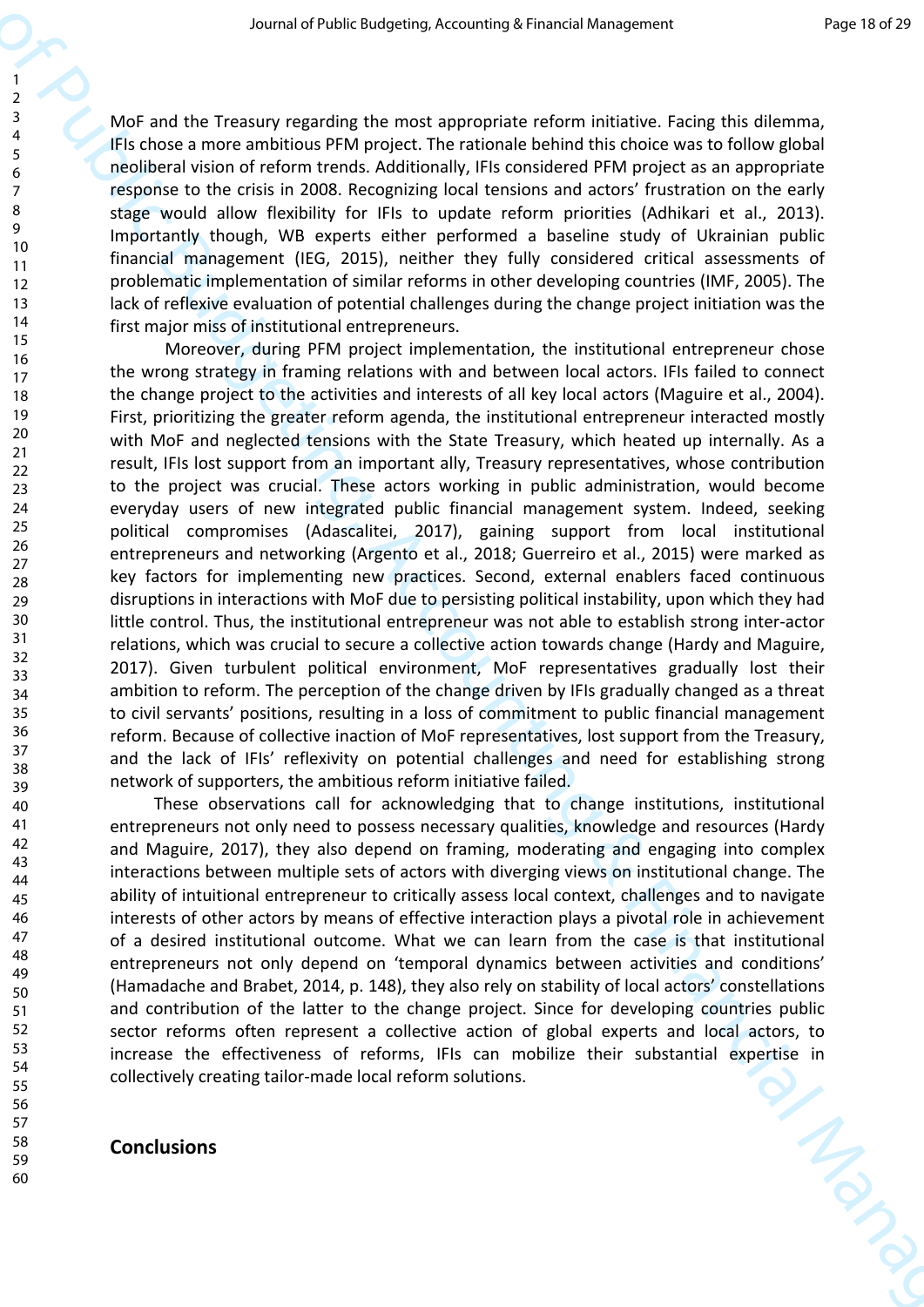The paper followed the interaction between IFIs and the Ukrainian government during two stages of public financial management reform implemented through sequencing projects funded by IFIs. To explore IFIs' role in the public financial management reform in Ukraine, a process-centric institutional entrepreneurship was applied to shed light on global-local interaction between actors. The Ukrainian case exemplified that, in conditions seemingly appropriate for institutional transformations, the intended outcomes might not be necessarily reached, even with the support of an influential external enabler. The main conclusion of this study is that the ability of IFIs to understand local challenges and address them through engagement into interaction with local actors has the utmost importance in the institutionalization of externally driven reforms. Hence, this paper contributes to the public management debate in the following way. 1 2 3 4 5 6 7 8 9 10 11 12 13 14 15 16

> First, it studies a dynamic process of global-local interaction during the public sector change to extend our understanding of a contested nature of public sector innovations driven by IFIs. Several studies explained questionable success of reforms by highlighting cultural differences (Olson et al., 2001), local symbolic implementation (Adhikari et al., 2013) or resistance (Sharma and Lawrence, 2009), whereas other presented successful examples of favourable interplay between exogenous and endogenous forces (Argento et al., 2018). This study makes a further step by acknowledging the importance reflexivity of external experts, and their engagement into interaction with other actors, who do not champion the change and whose role during institutional change less discussed (Hardy and Maguire, 2017).

> Second, by exploring the process of public financial management reform in Ukraine, the study contributed to the debate on divergent outcomes of institutional entrepreneurship by applying process-centric approach. The case demonstrated why and how institutional entrepreneurs can fail in their attempts to change institutions. The study also partially touched the structure-agency debate by showing the determined nature of IFIs rationales framed by global NPM reform agenda, which co-exists with reflexive agency observable during adjustment of global solutions to local contextual issues.

> From a practical perspective, the paper suggests that IFIs may need to pay more attention to local actors' backgrounds, concerns and internal tensions to detect and eliminate potential conflicts undermining projects' implementation. The identification of relevant actors, their inclusion into and maintenance of the dialogue might be another strategy for IFIs for successful public sector changes.

Journal of the the state of the state of the state of the state of the state of the state of the state of Public Budgeting Accounting the state of the state of Public Budgeting Accounting the state of the state of Public At the same time, the study has several theoretical limitations, opening thus avenues for further research. One of potential developments could be applying the institutional work perspective (Lawrence et al., 2011) to explore how actions affect institutions by studying actors' work in creating, disrupting and maintaining institutions. This perspective could contribute with providing a practice view by connecting actors to institutions and would allow generating deeper insights on joint productions of actors, practices, and institutions (Battilana and D'Aunno, 2009) during public sector changes. In addition, given the recognized importance of other actors' work and reflexivity in changing institutions (Modell, 2017; Aleksandrov et al., 2018), research is needed on whether and how actors' reflexivity can be guided by enablers interested in particular institutional arrangements and how institutional entrepreneurs can affect the reflexivity dynamics unfolding under exogenous events (e.g., crisis). Finally, the study can be criticised for not discussing in detail structure-agency debate. Thus, further studies are encouraged to experiment with methodological approaches to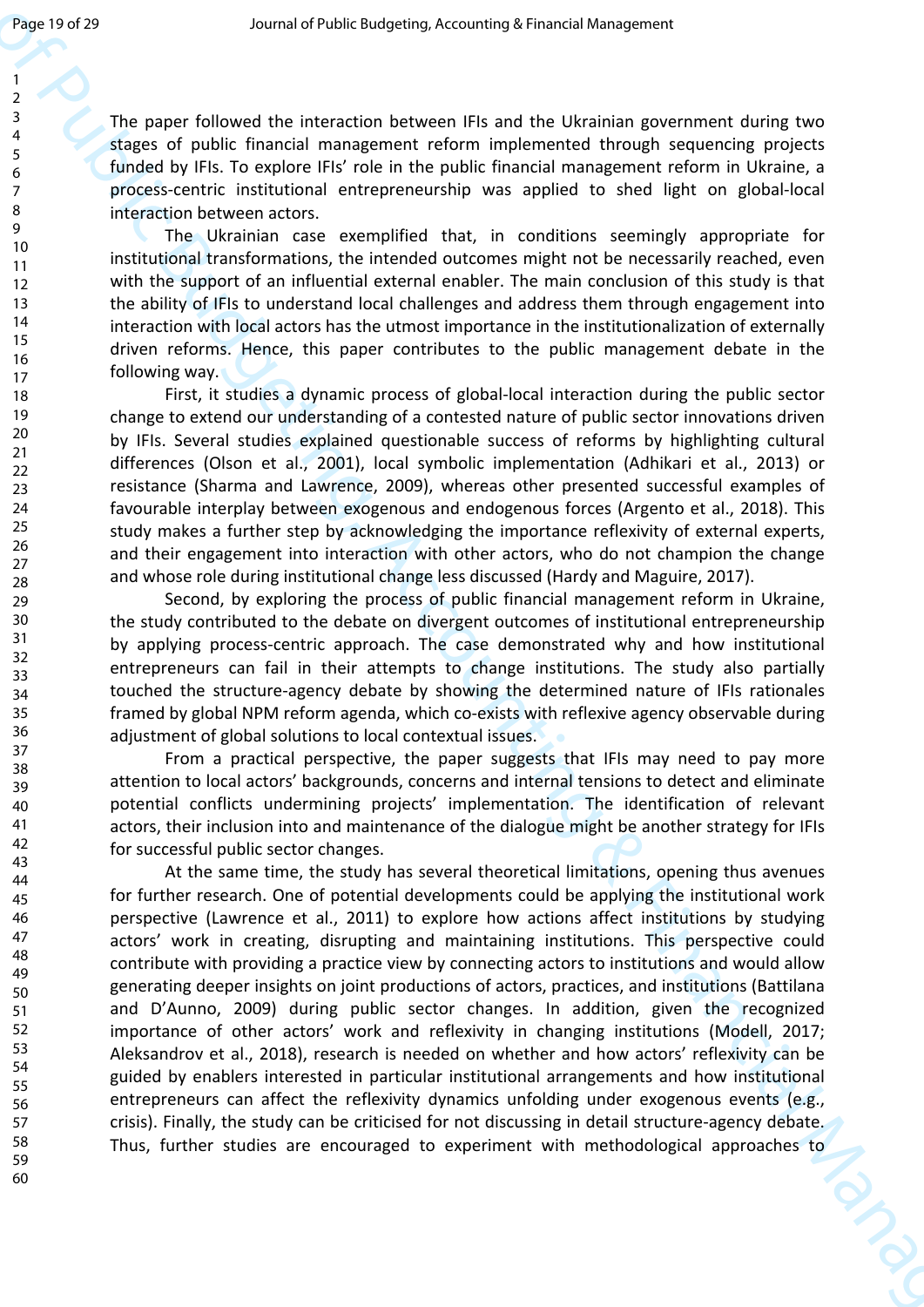collect data, which would reflect a dynamic interplay between habitual and reflexive types of agency (Modell, 2020).

#### **Notes**

- 1. According to the Resolution of the Cabinet of Ministers from 1 June 1995 No 324-r.
- 2. The Orange Revolution, November 2004 January 2005, marked by a number of public protests. The main cause of civil resistance was a concern about corruptive and fraudulent presidential elections.
- 3. According to the Resolution of the Cabinet of Ministers from 17 October 2007 No 888.
- 4. According to the Resolution of the Cabinet of Ministers from 24 September 2015 No 983.

#### **References**

- Adascalitei, D. (2017), "From austerity to austerity: the political economy of public pension reforms in Romania and Bulgari", *Social Policy & Administration*, Vol. 51 No. 3, pp. 464-487.
- Adhikari, P., Kuruppu, C. and Matilal, S. (2013), "Dissemination and institutionalization of public sector accounting reforms in less developed countries: a comparative study of the Nepalese and Sri Lankan governments", Accounting Forum, Vol. 37 No. 3, pp. 213–230.
- Adhikari, P., Timoshenko, K. and Gårseth-Nesbakk, L. (2012), "Reforming central government accounting in diverse contexts: a three-country comparison", *International Journal of Public Sector Performance Management*, Vol. 2 No. 1, pp. 44–60.
- Aleksandrov, E. (2020), "Actors' reflexivity and engagement in the formation of new accounting tools during university hybridization", *Qualitative Research in Accounting & Management*, Vol. 17 No. 1, pp. 51-81.
- Aleksandrov, E., Bourmistrov, A. and Grossi, G. (2018), "Participatory budgeting as a form of dialogic accounting in Russia"*, Accounting, Auditing & Accountability Journal*, Vol. 31 No. 4, pp. 1098-1123.
- Alvesson, M. and Sköldberg, K. (2009), *Reflexive Methodology: New Vistas for Qualitative Research*, Sage.
- Andrews, M. (2010), "Good government means different things in different countries", *Governance*, Vol. 23 No. 1, pp. 7-35.
- Andrews, M. (2015), "Explaining positive deviance in public sector reforms in development", *World Development*, Vol. 74, pp. 197–208.
- Andrews, M. (2012), "The logical limits of best practice administrative solutions in developing countries", *Public Administration and Development*, Vol. 32 No. 2, pp. 137-153.
- Argento, D., Peda, P. and Grossi, G. (2018), "The enabling role of institutional entrepreneurs in the adoption of IPSAS within a transitional economy: the case of Estonia", *Public Administration & Development*, Vol. 38, pp. 39–49.
- Ashraf, J. and Uddin, S. (2011), "Review of management accounting control change with special reference to the public sector and less developed countries: a critical evaluation", in Abdel-Kader, M.G. (Ed.), *Review of Management Accounting Research*, Palgrave McMillan, London, pp. 303-321.
- Section of Public Budgeting, Acc[ou](https://www.emerald.com/insight/publication/issn/0951-3574)nting of Length V shows that the space of Public Budgeting (Accounting the Section of Public Budgeting Control in the Section of Public Budgeting Control in the Section of Public Budgetin Åslund, A. (2012), "Lessons from reforms in Central and Eastern Europe in the wake of the global financial crisis", working paper series WP12-7. Peterson Institute for International Economics, Washington DC, USA.
	- Babb, S. and Kentikelenis, A. (2018), "International financial institutions as agents of neoliberalism," Cahill, D., Cooper, M., Konings, M. and Primrose, D. (Eds.), The SAGE Handbook of Neoliberalism, SAGE Publications, Thousand Oaks.
	- Bansal, P. and Corley, K. (2011), "The coming of age for qualitative research: Embracing the diversity of qualitative methods", *Academy of Management Journal*, Vol. 54 No. 2, pp. 233–237.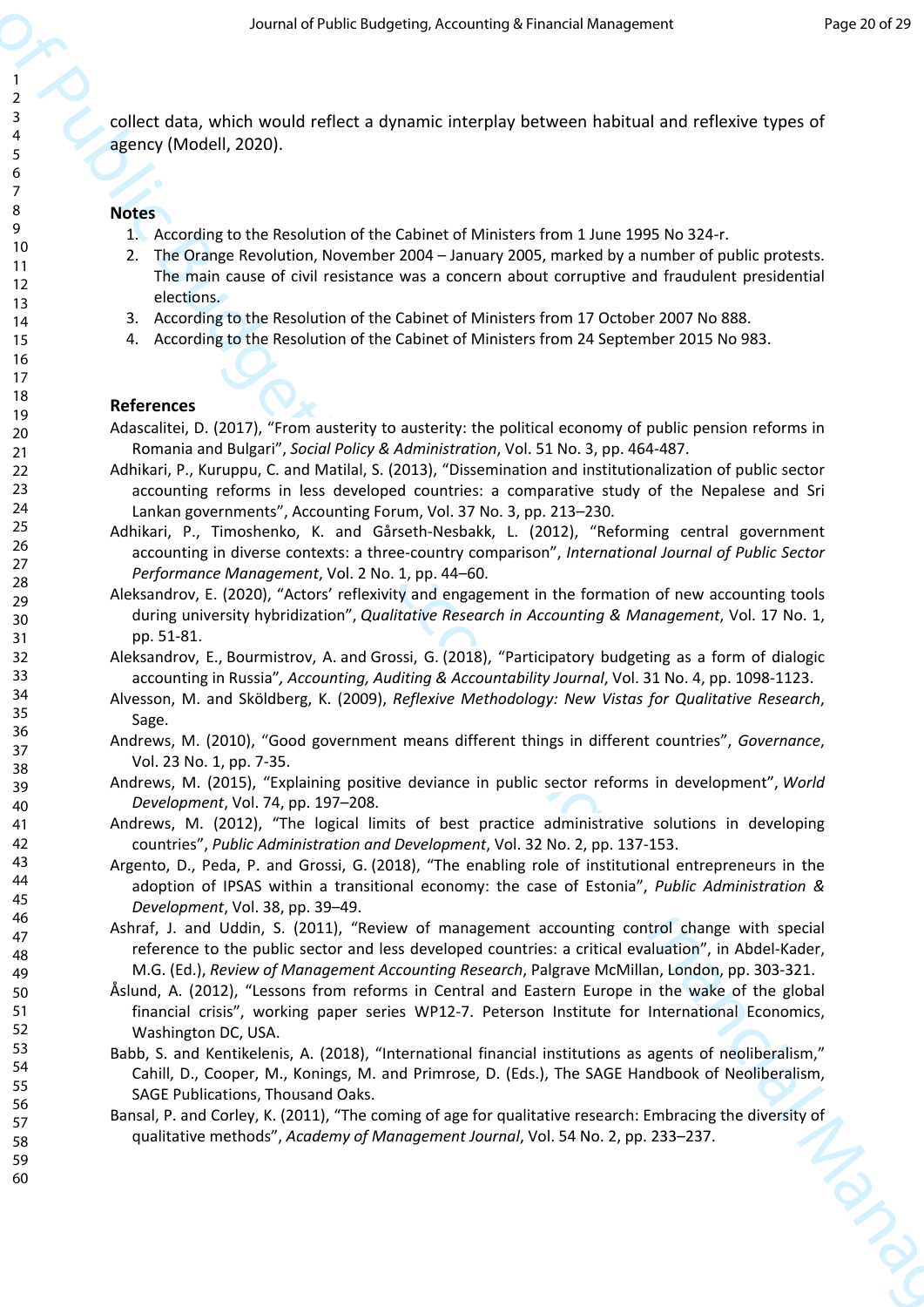60

Battilana, J. and D'Aunno, T. (2009), "Institutional work and the paradox of embedded agency", in Lawrence, T., Suddaby, R. and Leca, B. (Eds), *Institutional Work: Actors and Agency in Institutional Studies of Organizations*, Cambridge University Press, Cambridge, pp. 31-58.

Battilana, J., Leca, B. and Boxenbaum, E. (2009), "How actors change institutions: towards a theory of institutional entrepreneurship", The Academy of Management Annals, Vol. 3 No. 1, pp. 65-107.

Brinkerhoff, J.M. (2016), *Institutional Reform and Diaspora Entrepreneurs: The In-between Advantage*, Oxford University Press.

Buhr, K. (2012), "The inclusion of aviation in the EU emissions trading scheme: Temporal conditions for institutional entrepreneurship", *Organization Studies*, Vol. 33 No. 11, pp. 1565–1587.

Caiden, N. and Wildavsky, A.B. (1974), *Planning and Budgeting in Poor Countries*, Wiley, New York, NY.

They are of 20<br>
Accordi[n](https://ideas.repec.org/a/eee/aosoci/v38y2013i5p333-364.html)[g](https://ideas.repec.org/s/eee/aosoci.html) to the contempt of the contempt of the contempt of the contempt of the contents of the contents of<br>  $\frac{1}{2}$ <br>
According to the contents of the contents of the contents of the contents of<br>  $\frac{1}{$ Chêne, M. and Hodess, R. (2009), The Implementation of Integrated Financial Information Management Systems (IFMIS), *Anti-Corruption Resources Centre, Transparency International*, available at: https://www.u4.no/publications/the-implementation-of-integrated-financialmanagement-systems-ifmis/ (accessed 20 June 2020)

Corrales, J. (1997-1998), "Do economic crises contribute to economic reform? Argentina and Venezuela in the 1990s", *Political Science Quarterly*, Vol. 112 No. 4, pp. 617–644.

Covaleski, M.A., Dirsmith, M.W. and Weiss, J.M. (2013), "The social construction, challenge and transformation of a budgetary regime: the endogenization of welfare regulation by institutional entrepreneurs", *Accounting, Organizations and Society*, Vol. 38 No. 5, pp. 333–364.

Creed, W., DeJordy, R. and Lok, J. (2010), "Being the change: resolving institutional contradiction through identity work", *Academy of Management Journal*, Vol. 53 No. 6, pp. 1336-1364.

David, R.J., Sine, W.D. and Haveman, H.A. (2013), "Seizing opportunity in emerging fields: how institutional entrepreneurs legitimated the professional form of management consulting", *Organization Science*, Vol. 24 No. 2, pp. 356–377.

Diamond, J. and Khemani, P. (2005), *Introducing Financial Management Information Systems in Developing Countries*, IMF Working Paper WP/05/196, IMF, Washington, DC.

Dillard, J.F., Rigsby, J.T. and Goodman, C. (2004), "The making and remaking of organization context: duality and the institutionalization process", *Accounting, Auditing & Accountability Journal*, Vol. 17 No. 4), pp. 506–542.

DiMaggio, P.J. and Powell, W.W. (1983), "The iron cage revisited: institutional isomorphism and collective rationality in organizational fields", *American Sociological Review*, Vol. 48, pp. 147-160.

Dollery, B. and Graves, N. (2009), "An analysis of budget compliance measurement in South-African local government best-practice financial management technical assistance programs, 2001–2003", *Public Administration and Development*, Vol. 29 No. 2, pp. 101–116.

Everett, J., Neu, D. and Rahaman, A.S. (2007), "Accounting and the global fight against corruption", *Accounting Organizations and Society*, Vol. 32 No 6, pp. 513-542.

Featherstone, K. (2015), "External conditionality and the debt crisis: the 'Troika' and public administration reform in Greece", *Journal of European Public Policy*, Vol. 22 No. 3, pp. 295–314.

Francesco, F.D. and Guaschino, E. (2020), "Reframing knowledge: A comparison of OECD and World Bank discourse on public governance reform", *Policy and Society*, Vol. 39 No. 1, pp. 113-128.

Garud, R., Hardy, C. and Maguire, S. (2007), "Institutional entrepreneurship as embedded agency: an introduction to the special issue", Organization Studies, Vol. 28 No. 7, pp. 957-969.

Gioia, D.A., Corley, K.G. and Hamilton, A.L. (2012), "Seeking qualitative rigor in inductive research: Notes on the Gioia methodology", *Organizational Research Methods*, Vol. 16 No. 1, pp. 15–31.

Greer, P. (1994), *Transforming Central Government: The Next Steps Initiative*, Buckingham and Open University Press, Philadelphia.

Guerreiro, M.S., Rodrigues, L.L. and Craig, R. (2015), "Institutional change of accounting systems: the adoption of a regime of adapted international financial reporting standards", *European Accounting Review*, Vol. 24 No. 2, pp. 379–409.

Guthrie, J., Humphrey, C., Jones, R. and Olson, O. (Eds.), (2005), *International Public Financial Management Reform: Progress, Contradictions, and Challenges*, IAP, Greenwich.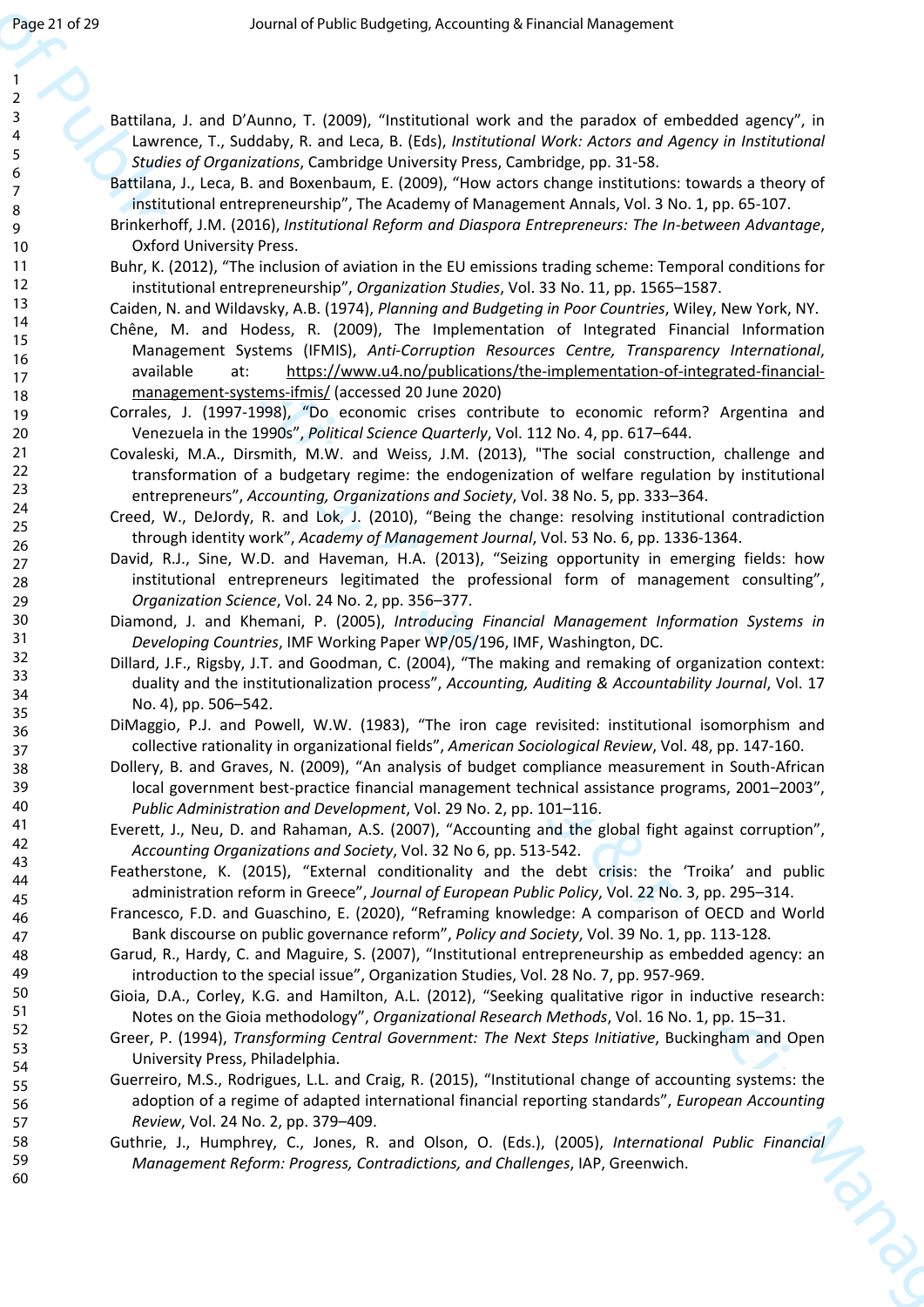Halliday, T.C. (2012), "Architects of the State: International Financial Institutions and the Reconstruction of States in East Asia", *Law & Social Inquiry*, Vol. 37 No. 2, pp. 265-296.

- Halliday, T.C. and Carruthers, B.G. (2007), "The recursivity of law: global normmaking and national lawmaking in the globalization of bankruptcy regimes", *American Journal of Sociology*, Vol. 112, pp. 1135–1202.
- Hamadache, K. and Brabet, J. (2014), "Rethinking Institutional Entrepreneurship. The case of the construction of the orphan drug field in Europe", *Society and Business Review*, Vol. 9 No. 2, pp. 139-152.
- Hardy, C. and Maguire, S. (2008), "Institutional entrepreneurship", in Greenwood, R., Oliver, C., Suddaby, R. and Sahlin, K. (Eds.), *The SAGE Handbook of Organizational Institutionalism*, Sage, Thousand Oaks, CA, pp. 198–217.
- Hardy, C. and Maguire, S. (2017), "Institutional entrepreneurship and change in fields", in Greenwood, R., Oliver, C. and Lawrence T.B. (Eds.), *The SAGE Handbook of Organizational Institutionalism*, Sage, London, pp. 261–280.
- Harrison, G. (2005), "The World Bank, governance and theories of political action in Africa", *The British Journal of Politics and International Relations*, Vol. 7 No 2, pp. 240-260.
- Hood, C. (1995), "The 'new public management' in the 1980s: variations on a theme", *Accounting, Organizations and Society*, Vol. 20 No. 2/3, pp. 93–109.
- Hopper, T., Lassou, P. and Soobaroyen, T. (2017), "Globalisation, accounting and developing countries", *Critical Perspectives on Accounting*, Vol. 43, pp. 125–148.
- Hopper, T., Tsamenyi, M., Uddin, S. and Wickramasinghe, D. (2009), "Management accounting in less developed countries: what is known and needs knowing", *Accounting, Auditing & Accountability Journal,* Vol. 22 No. 3, pp. 469-514.
- IEG (2015), ICR Review, Report Number: ICRR14863, available at: http://documents1.worldbank.org/curated/en/312341468197945887/pdf/ICRR14863-P090389- Box394823B-PUBLIC.pdf (accessed 03 September 2018).
- IMF (1997), *Ukraine Recent Economic Developments*, IMF Staff Country Report No. 97/109, IMF, Washington, DC.
- IMF (2008), "Press Release No. 08/271: IMF Approves US\$16.4 Billion Stand-By Arrangement for Ukraine", available at: https://www.imf.org/en/News/Articles/2015/09/14/01/49/pr08271 (accessed 23 October 2018).
- Kravchuk, R. (2001), "The path of financial management improvement: the case of Ukraine, 1991– 1998", *Journal of Public Budgeting, Accounting & Financial Management*, Vol. 13 No. 4, pp. 537– 581.
- Larbi, G.A. (1999), *The New Public Management Approach and Crisis States*, United Nations Research Institute for Social Development, Discussion Paper 112, Geneva, UNRISD.
- Lawrence, T., Suddaby, R. and Leca, B. (2011), "Institutional work: refocusing institutional studies of organization", *Journal of Management Inquiry*, Vol. 20 No. 1, pp. 52–58.
- Are red of the financial constrained in text is a set of the set of Public Budgeting A[cco](http://documents1.worldbank.org/curated/en/312341468197945887/pdf/ICRR14863-P090389-Box394823B-PUBLIC.pdf)u[nti](https://www.imf.org/en/News/Articles/2015/09/14/01/49/pr08271)ng the Set of Public Budgeting Accounting the Set of the Financial Constrained in the set of the set of the set of the set of th Lounsbury, M., Ventresca, M. and Hirsch, P.M. (2003), "Social movements, field frames and industry emergence: a cultural-political perspective on US recycling", *Socio-Economic Review*, Vol. 1 No. 1, pp. 71–104.
	- Maguire, S., Hardy, C. and Lawrence, T.B. (2004), "Institutional entrepreneurship in emerging fields: HIV/AIDS treatment advocacy in Canada", *The Academy of Management Journal*, Vol. 47 No. 5, pp. 657–679.
	- Major, M., Conceição, A. and Clegg, S. (2018), "When institutional entrepreneurship failed", *Accounting, Auditing & Accountability Journal*, Vol. 31 No. 4, pp. 1199–1229.
	- Meyer, J.W. and Rowan, B. (1977), "Institutionalized organizations: formal structure as myth and ceremony", *American Journal of Sociology,* Vol. 83 No. 2, pp. 340-363.
	- Mikesell, J. and Mullins, D. (2001), "Reforming budget systems in countries of the former Soviet Union", *Public Administration Review*, Vol. 61 No. 5, pp. 548–568.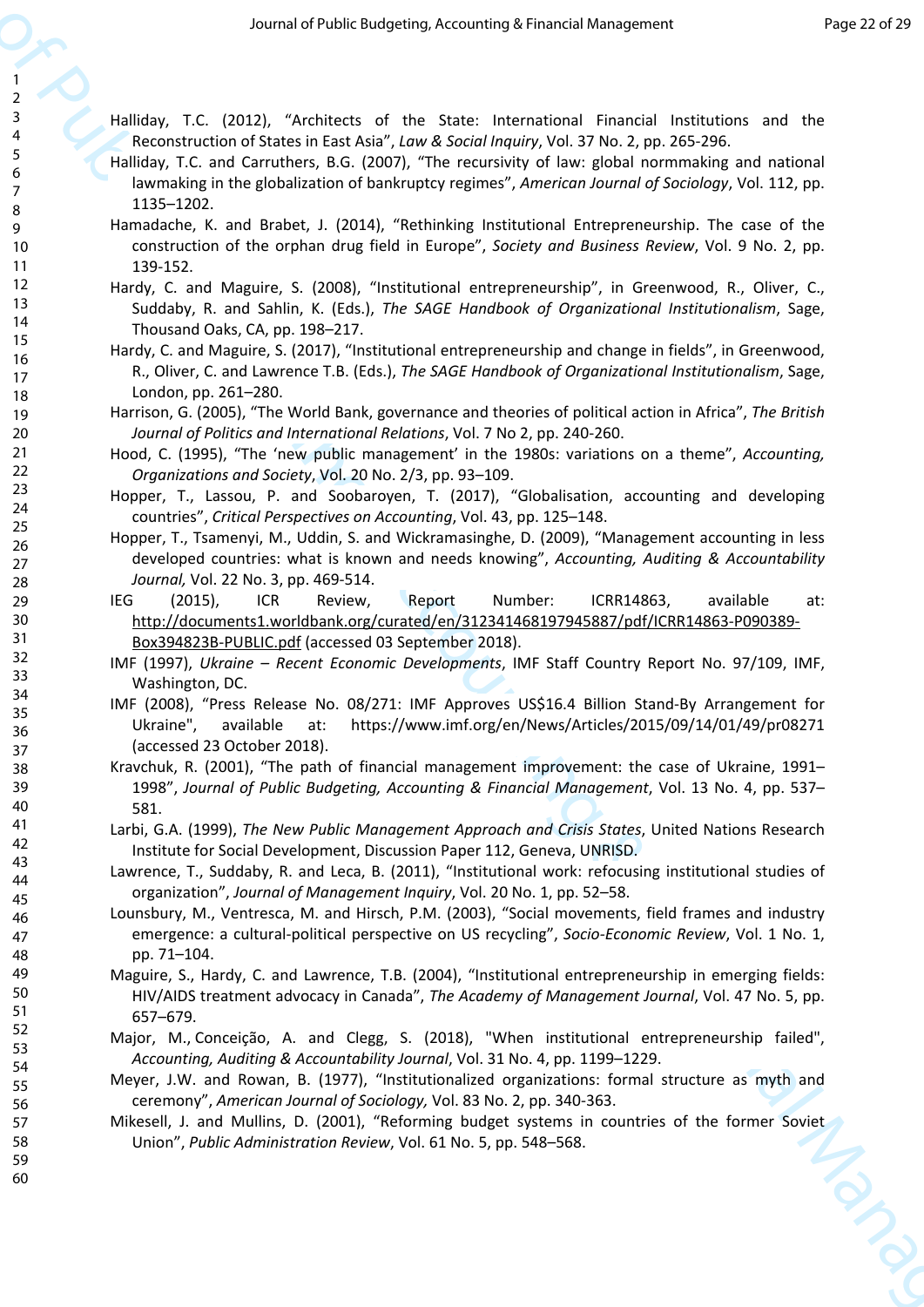- Modell, S. (2017), "Critical realist accounting research: in search of its emancipatory potential", *Critical Perspectives on Accounting*, Vol. 42, pp. 20-35.
- Modell, S. (2020), Accounting for Institutional Work: A Critical Review, *European Accounting Review*, DOI: 10.1080/09638180.2020.1820354.
- Murphy, J. (2008), "International financial institutions and the new global managerial order", *Critical Perspectives on Accounting*, Vol. 19 No. 5, pp. 714–740.
- Mutch, A. (2007), "Reflexivity and the institutional entrepreneur: A historical explanation", *Organization Studies,* Vol. 28 No. 7, pp. 1123-1140.
- Neu, D. and Ocampo, E. (2007), "Doing missionary work: the World Bank and the diffusion of financial practices", *Critical Perspectives on Accounting*, Vol. 18 No. 3, pp. 363–389.
- Neu, D., Silva, L. and Ocampo, E. (2008), "Diffusing financial practices in Latin American higher education: understanding the intersection between global influence and the local context", *Accounting, Auditing & Accountability Journal*, Vol. 21, No. 1, pp.49–77.
- Newman, K.L. (2000), "Organizational transformation during institutional upheaval", *The Academy of Management Review*, Vol. 25 No. 3, pp. 602–619.
- Olson, O., Humphrey, C. and Guthrie, J. (2001), "Caught in an evaluatory trap: a dilemma for public services under NPFM", *European Accounting Review*, Vol. 10 No. 3, pp. 505–522.
- Roberts, J. (2004), "Managing Development for Results: A Role for Results-oriented Public Expenditure Management", *Development Policy Review*, Vol. 22 No. 6, pp. 623-651.
- Sahlin-Andersson, K. (2001), "National, international and transnational constructions of New Public Management", Christensen, T. and Lægreid, P. (Eds), *New Public Management: The Transformation of Ideas and Practice*, Ashgate, Aldershot, pp. 43–72.
- Scott, W.R. (2008), *Institutions and Organizations: Ideas and Interests*, 3rd ed., Sage, Los Angeles, CA.
- Serra, P. (2005), "Performance measures in tax administration: Chile as a case study", *Public Administration and Development*, Vol. 25 No. 2, pp. 115-124.
- Sharma, U. and Lawrence, S. (2009), "Global remedies for local needs: corporate governance and public sector reform in Fiji", *Pacific Accounting Review*, Vol. 21 No. 3, pp. 260–285.
- Silverman, D. (2000), "Analyzing talk and text", Denzin, N. and Lincoln, Y. (Eds), *Handbook of Qualitative Research*, Sage, Thousand Oaks, CA, pp. 821–834.
- They are  $3\times 2^{10}$ <br>  $\frac{1}{2}$ <br>  $\frac{1}{2}$ <br>  $\frac{1}{2}$ <br>  $\frac{1}{2}$ <br>  $\frac{1}{2}$ <br>  $\frac{1}{2}$ <br>  $\frac{1}{2}$ <br>  $\frac{1}{2}$ <br>  $\frac{1}{2}$ <br>  $\frac{1}{2}$ <br>  $\frac{1}{2}$ <br>  $\frac{1}{2}$ <br>  $\frac{1}{2}$ <br>  $\frac{1}{2}$ <br>  $\frac{1}{2}$ <br>  $\frac{1}{2}$ <br>  $\frac{1}{2}$ <br>  $\frac{1}{2}$ <br> Smits, K., Favaro, E.M., Golovach, A., Khan, F., Larson, D.F., Schroeder, K.G., Schmidt, G., Nivievskyi, O., Osmochescu, E., Ponomarenko, H., Cuaresma, J.C., Oberhofer, H., Hrebeniuk, Y. and Ek, C.C. (2019), *Ukraine Growth Study Final Document: Faster, Lasting and Kinder (English)*, World Bank Group, Washington, DC.
	- Stiglitz, J.E. (2002), *Globalization and its Discontents*. Norton, New York, NY.
	- Sulle, A. (2010), "The application of new public management doctrines in the developing world: An exploratory study of the autonomy and control of executive agencies in Tanzania", *Public Administration and Development*, Vol. 30 No. 5, pp. 345-354.
	- Tallaki, M. and Bracci, E. (2019), "NPM reforms and institutional characteristics in developing countries", *Journal of Accounting in Emerging Economies*, Vol. 9 No. 1, pp. 126–147.
	- Tanzi, V. (1993), *Transition to Market: Studies in Fiscal Reform*, International Monetary Fund, Washington, DC.
	- UN (2019), World Economic Situation and Prospects, Statistical Annex, UN, New York, available at: https://www.un.org/development/desa/dpad/wp-content/uploads/sites/45/WESP2019\_BOOK-ANNEX-en.pdf (accessed 10 October 2020).
	- van Helden, J. and Uddin, S. (2016), "Public sector management accounting in emerging economies: a literature review", *Critical Perspectives on Accounting*, Vol. 41, pp. 34–62.
	- Van Maanen, J. (1979), "The fact of fiction in organizational ethnography", *Administrative Science Quarterly*, Vol. 24, pp. 539–550.
	- Way, L.A. (2002), "The Dilemmas of Reform in Weak States: The Case of Post-Soviet Fiscal Decentralization", *Politics & Society*, Vol. 30 No. 4, pp. 579-598.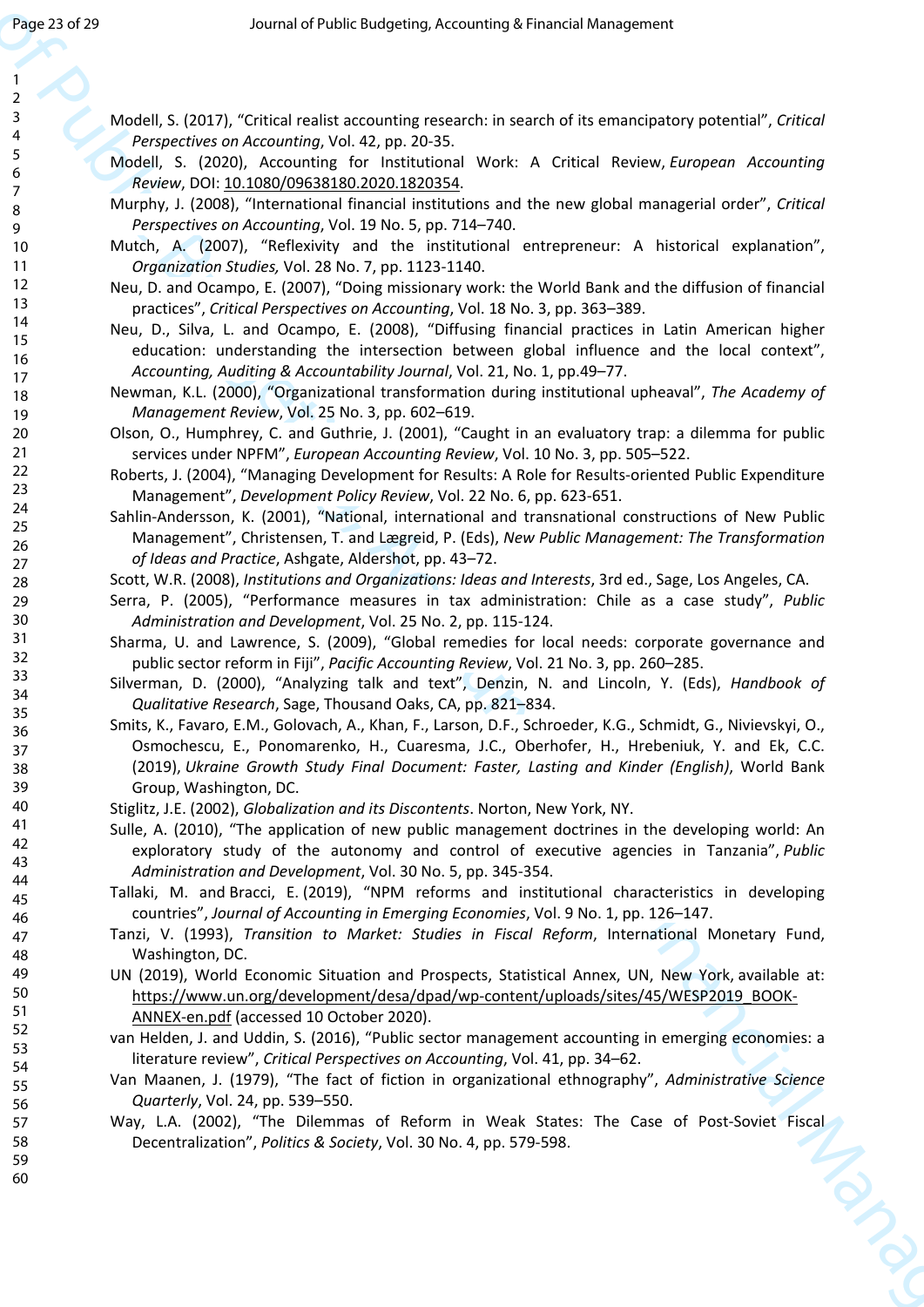Weik, E. (2011), "Institutional entrepreneurship and agency", *Journal for the Theory of Social Behaviour*, Vol. 41, pp. 466–481.

Wijen, F., & Ansari, S. (2007). Overcoming inaction through collective institutional entrepreneurship: Insights from regime theory. Organization Studies, Vol. 28 No. 7, pp. 1079-1100.

Willmott, H. (2015), "Why institutional theory cannot be critical", *Journal of Management Inquiry*, Vol. 24 No. 1, pp. 105-111.

World Bank (1998), *Ukraine – Treasury Systems Project (English)*, World Bank, Washington, DC.

 $\begin{array}{|c|c|}\n\hline\n\end{array}$ <br>  $\begin{array}{|c|c|}\n\hline\n\end{array}$ <br>  $\begin{array}{|c|c|}\n\hline\n\end{array}$ <br>  $\begin{array}{|c|c|}\n\hline\n\end{array}$ <br>  $\begin{array}{|c|c|}\n\hline\n\end{array}$ <br>  $\begin{array}{|c|c|}\n\hline\n\end{array}$ <br>  $\begin{array}{|c|c|}\n\hline\n\end{array}$ <br>  $\begin{array}{|c|c|}\n\hline\n\end{array}$ <br>  $\begin{array}{|c|c|}\n\hline\n\end{array$ World Bank (2007), *Ukraine – Public Finance Modernization Project (English)*, World Bank, Washington, DC.

World Bank (2015), *Ukraine – Public Finance Modernization Project (English)*, World Bank, Washington, DC.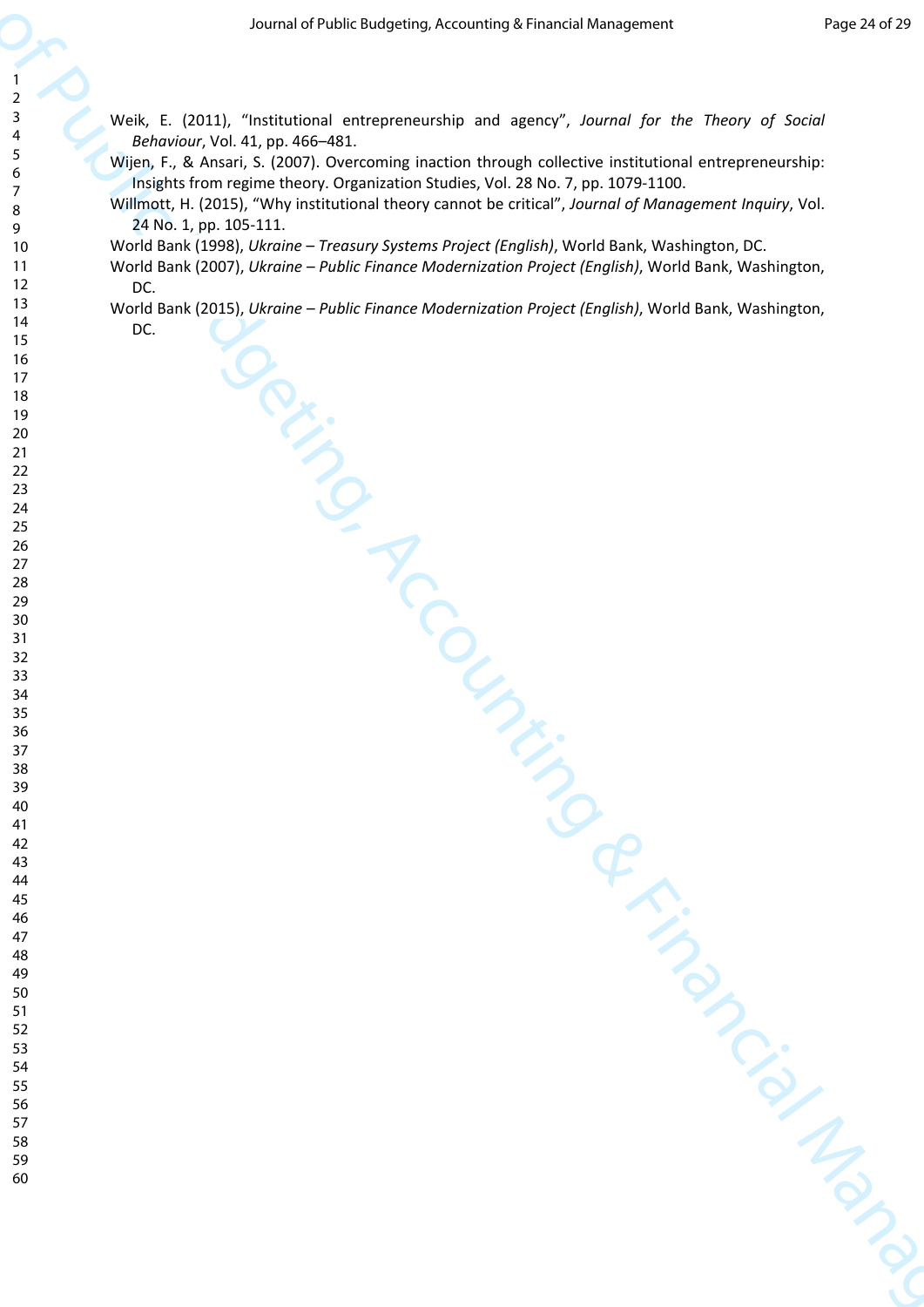| Page 25 of 29<br>$\overline{1}$<br>$\overline{2}$                                                                                                                                                                   | Journal of Public Budgeting, Accounting & Financial Management |
|---------------------------------------------------------------------------------------------------------------------------------------------------------------------------------------------------------------------|----------------------------------------------------------------|
| $\overline{\mathbf{3}}$<br><b>Appendix 1</b><br>$\overline{a}$<br>$\sqrt{5}$<br>6<br>$\overline{7}$<br>$\bf 8$<br>$\mathsf 9$<br>10<br>11<br>12<br>13<br>14<br>15<br>16<br>17<br>18<br>19<br>20<br>21<br>$22$<br>23 | << insert Table A1 here >><br>PRICE                            |
| 24 25 26 27 28 30 31 32 33 34 35 36 37 38 39 40 41 42 43 44 45 46 47 48 49 50 51 52 53 54 55 56 57 80 90                                                                                                            | Oler<br>r.                                                     |
|                                                                                                                                                                                                                     | $\hat{\mathcal{Q}}$                                            |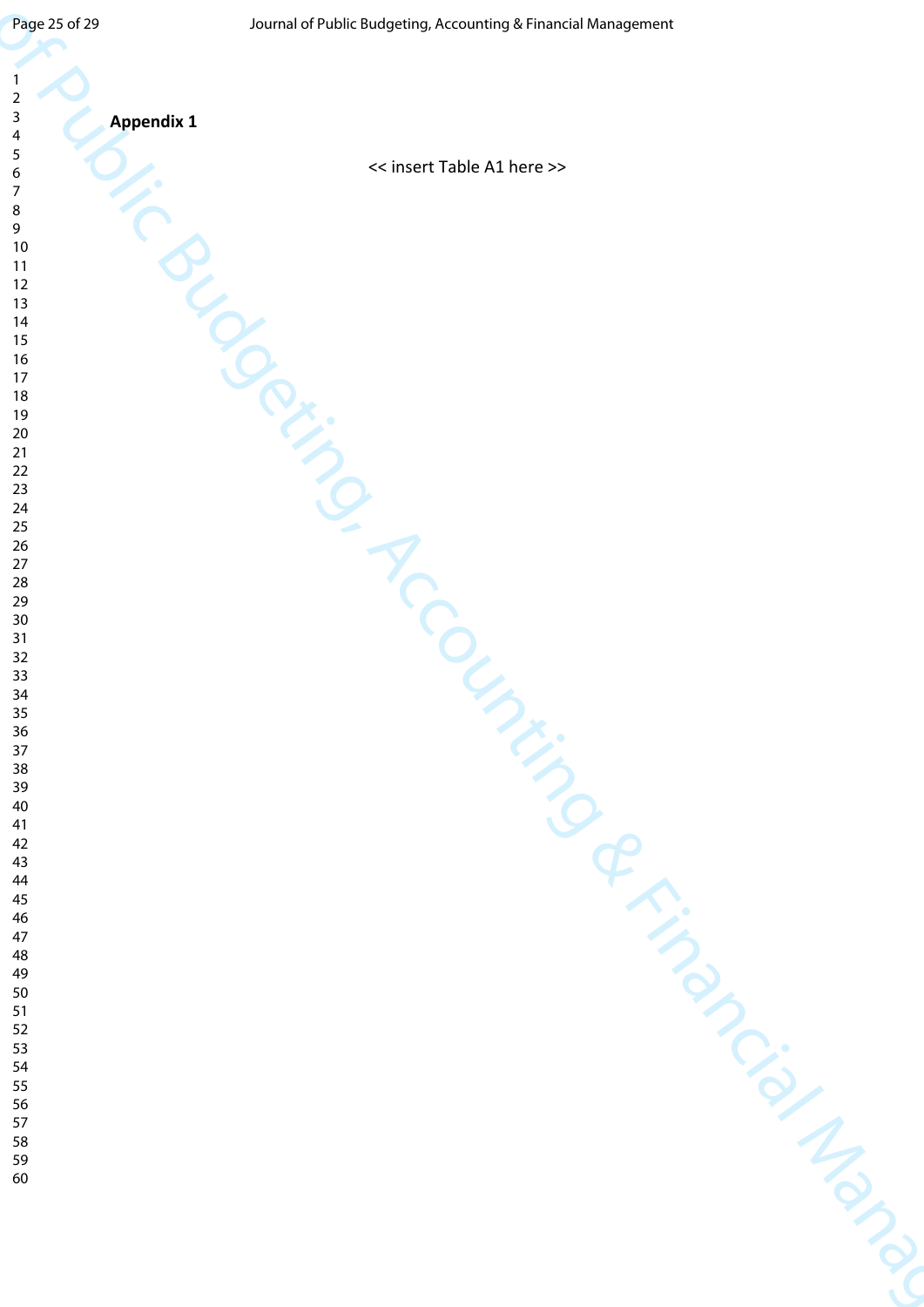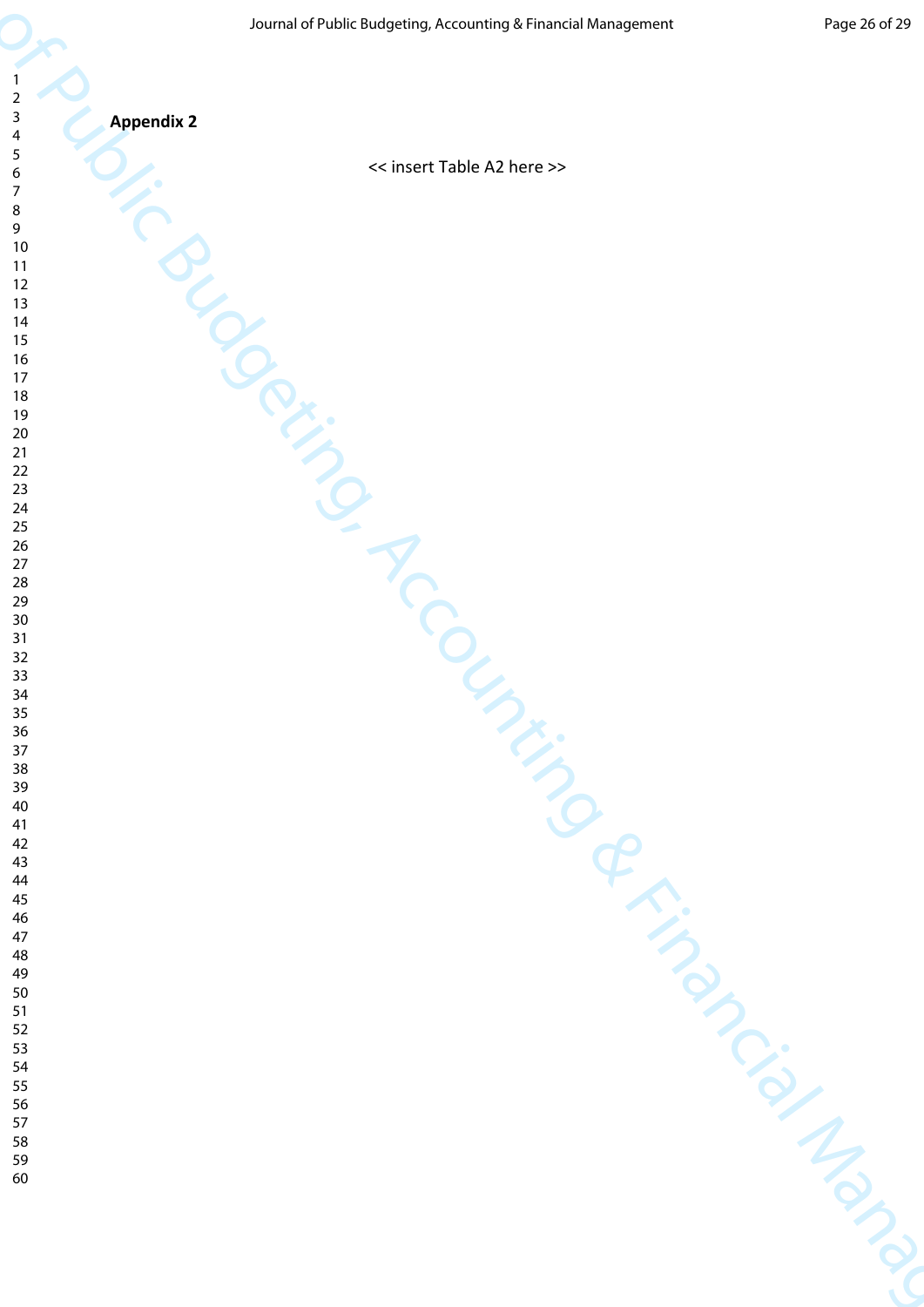| the USSR<br>crisis<br>'Treasury System' project<br>'Public Finance Modernization' project<br>Economic crisis<br>2009<br>1996<br>1997<br>2004<br>2005<br>2008<br>2014<br>1991<br>Stage 1<br>Stage 2<br>Who?<br>Institutional entrepreneur: WB and IFM experts<br>Institutional entrepreneur: WB experts<br>Local actors: Ukrainian government<br>Local actors: MoF and State Treasury<br>roles<br>Economic crisis<br>× Global financial crisis<br>Emerging public financial management<br>What?<br>institutions<br>* Tensions between MoF and State Treasury<br>Stimuli<br>✓<br>Uncertainty of local actors and recognition<br>* Turbulent political environment<br>of the need to change<br>Recourses: financial loan and technical<br>Recourses: financial loan and technical<br>assistance<br>assistance<br>How?<br>Interactions: using successful examples of other<br>Interactions: disrupted with MoF; not initiated<br>countries implementing similar reform<br>with State Treasury<br>interactions<br>(displaying competences and professionalism);<br>stable interaction with local actors.<br>Rationale: implement a sustainable integrated<br>Rationale: need of sound financial<br>public financial management system (NPM<br>administration in a market economy (NPM<br>Why?<br>agenda)<br>agenda)<br>Rationales and<br>Reflexivity: transforming uncertainties into<br>reflexivity<br>local contextual problems; fragmented<br>certainties by using knowledge and experience<br>attention to local actors' tensions<br>Successful implementation of reform;<br>Failure to implement integrated financial<br>Outcome<br>establishment of the State Treasury<br>management system<br>Figure 1. Institutional entrepreneurship during public financial management reform in Ukraine<br>Seringness Map |                  | Collapse of | Global<br>financial                             |
|-----------------------------------------------------------------------------------------------------------------------------------------------------------------------------------------------------------------------------------------------------------------------------------------------------------------------------------------------------------------------------------------------------------------------------------------------------------------------------------------------------------------------------------------------------------------------------------------------------------------------------------------------------------------------------------------------------------------------------------------------------------------------------------------------------------------------------------------------------------------------------------------------------------------------------------------------------------------------------------------------------------------------------------------------------------------------------------------------------------------------------------------------------------------------------------------------------------------------------------------------------------------------------------------------------------------------------------------------------------------------------------------------------------------------------------------------------------------------------------------------------------------------------------------------------------------------------------------------------------------------------------------------------------------------------------------------------------------------------------------------------------------------------------------------------------------|------------------|-------------|-------------------------------------------------|
|                                                                                                                                                                                                                                                                                                                                                                                                                                                                                                                                                                                                                                                                                                                                                                                                                                                                                                                                                                                                                                                                                                                                                                                                                                                                                                                                                                                                                                                                                                                                                                                                                                                                                                                                                                                                                 |                  |             |                                                 |
|                                                                                                                                                                                                                                                                                                                                                                                                                                                                                                                                                                                                                                                                                                                                                                                                                                                                                                                                                                                                                                                                                                                                                                                                                                                                                                                                                                                                                                                                                                                                                                                                                                                                                                                                                                                                                 |                  |             |                                                 |
|                                                                                                                                                                                                                                                                                                                                                                                                                                                                                                                                                                                                                                                                                                                                                                                                                                                                                                                                                                                                                                                                                                                                                                                                                                                                                                                                                                                                                                                                                                                                                                                                                                                                                                                                                                                                                 |                  |             |                                                 |
|                                                                                                                                                                                                                                                                                                                                                                                                                                                                                                                                                                                                                                                                                                                                                                                                                                                                                                                                                                                                                                                                                                                                                                                                                                                                                                                                                                                                                                                                                                                                                                                                                                                                                                                                                                                                                 |                  |             |                                                 |
|                                                                                                                                                                                                                                                                                                                                                                                                                                                                                                                                                                                                                                                                                                                                                                                                                                                                                                                                                                                                                                                                                                                                                                                                                                                                                                                                                                                                                                                                                                                                                                                                                                                                                                                                                                                                                 | Actors and their |             |                                                 |
|                                                                                                                                                                                                                                                                                                                                                                                                                                                                                                                                                                                                                                                                                                                                                                                                                                                                                                                                                                                                                                                                                                                                                                                                                                                                                                                                                                                                                                                                                                                                                                                                                                                                                                                                                                                                                 |                  |             |                                                 |
|                                                                                                                                                                                                                                                                                                                                                                                                                                                                                                                                                                                                                                                                                                                                                                                                                                                                                                                                                                                                                                                                                                                                                                                                                                                                                                                                                                                                                                                                                                                                                                                                                                                                                                                                                                                                                 |                  |             |                                                 |
|                                                                                                                                                                                                                                                                                                                                                                                                                                                                                                                                                                                                                                                                                                                                                                                                                                                                                                                                                                                                                                                                                                                                                                                                                                                                                                                                                                                                                                                                                                                                                                                                                                                                                                                                                                                                                 |                  |             |                                                 |
|                                                                                                                                                                                                                                                                                                                                                                                                                                                                                                                                                                                                                                                                                                                                                                                                                                                                                                                                                                                                                                                                                                                                                                                                                                                                                                                                                                                                                                                                                                                                                                                                                                                                                                                                                                                                                 |                  |             |                                                 |
|                                                                                                                                                                                                                                                                                                                                                                                                                                                                                                                                                                                                                                                                                                                                                                                                                                                                                                                                                                                                                                                                                                                                                                                                                                                                                                                                                                                                                                                                                                                                                                                                                                                                                                                                                                                                                 |                  |             |                                                 |
|                                                                                                                                                                                                                                                                                                                                                                                                                                                                                                                                                                                                                                                                                                                                                                                                                                                                                                                                                                                                                                                                                                                                                                                                                                                                                                                                                                                                                                                                                                                                                                                                                                                                                                                                                                                                                 | Resources and    |             |                                                 |
|                                                                                                                                                                                                                                                                                                                                                                                                                                                                                                                                                                                                                                                                                                                                                                                                                                                                                                                                                                                                                                                                                                                                                                                                                                                                                                                                                                                                                                                                                                                                                                                                                                                                                                                                                                                                                 |                  |             |                                                 |
|                                                                                                                                                                                                                                                                                                                                                                                                                                                                                                                                                                                                                                                                                                                                                                                                                                                                                                                                                                                                                                                                                                                                                                                                                                                                                                                                                                                                                                                                                                                                                                                                                                                                                                                                                                                                                 |                  |             |                                                 |
|                                                                                                                                                                                                                                                                                                                                                                                                                                                                                                                                                                                                                                                                                                                                                                                                                                                                                                                                                                                                                                                                                                                                                                                                                                                                                                                                                                                                                                                                                                                                                                                                                                                                                                                                                                                                                 |                  |             |                                                 |
|                                                                                                                                                                                                                                                                                                                                                                                                                                                                                                                                                                                                                                                                                                                                                                                                                                                                                                                                                                                                                                                                                                                                                                                                                                                                                                                                                                                                                                                                                                                                                                                                                                                                                                                                                                                                                 |                  |             | Reflexivity: little engagement in understanding |
|                                                                                                                                                                                                                                                                                                                                                                                                                                                                                                                                                                                                                                                                                                                                                                                                                                                                                                                                                                                                                                                                                                                                                                                                                                                                                                                                                                                                                                                                                                                                                                                                                                                                                                                                                                                                                 |                  |             |                                                 |
|                                                                                                                                                                                                                                                                                                                                                                                                                                                                                                                                                                                                                                                                                                                                                                                                                                                                                                                                                                                                                                                                                                                                                                                                                                                                                                                                                                                                                                                                                                                                                                                                                                                                                                                                                                                                                 |                  |             |                                                 |
|                                                                                                                                                                                                                                                                                                                                                                                                                                                                                                                                                                                                                                                                                                                                                                                                                                                                                                                                                                                                                                                                                                                                                                                                                                                                                                                                                                                                                                                                                                                                                                                                                                                                                                                                                                                                                 |                  |             |                                                 |
|                                                                                                                                                                                                                                                                                                                                                                                                                                                                                                                                                                                                                                                                                                                                                                                                                                                                                                                                                                                                                                                                                                                                                                                                                                                                                                                                                                                                                                                                                                                                                                                                                                                                                                                                                                                                                 |                  |             |                                                 |
|                                                                                                                                                                                                                                                                                                                                                                                                                                                                                                                                                                                                                                                                                                                                                                                                                                                                                                                                                                                                                                                                                                                                                                                                                                                                                                                                                                                                                                                                                                                                                                                                                                                                                                                                                                                                                 |                  |             |                                                 |
|                                                                                                                                                                                                                                                                                                                                                                                                                                                                                                                                                                                                                                                                                                                                                                                                                                                                                                                                                                                                                                                                                                                                                                                                                                                                                                                                                                                                                                                                                                                                                                                                                                                                                                                                                                                                                 |                  |             |                                                 |
|                                                                                                                                                                                                                                                                                                                                                                                                                                                                                                                                                                                                                                                                                                                                                                                                                                                                                                                                                                                                                                                                                                                                                                                                                                                                                                                                                                                                                                                                                                                                                                                                                                                                                                                                                                                                                 |                  |             |                                                 |
|                                                                                                                                                                                                                                                                                                                                                                                                                                                                                                                                                                                                                                                                                                                                                                                                                                                                                                                                                                                                                                                                                                                                                                                                                                                                                                                                                                                                                                                                                                                                                                                                                                                                                                                                                                                                                 |                  |             |                                                 |
|                                                                                                                                                                                                                                                                                                                                                                                                                                                                                                                                                                                                                                                                                                                                                                                                                                                                                                                                                                                                                                                                                                                                                                                                                                                                                                                                                                                                                                                                                                                                                                                                                                                                                                                                                                                                                 |                  |             |                                                 |
|                                                                                                                                                                                                                                                                                                                                                                                                                                                                                                                                                                                                                                                                                                                                                                                                                                                                                                                                                                                                                                                                                                                                                                                                                                                                                                                                                                                                                                                                                                                                                                                                                                                                                                                                                                                                                 |                  |             |                                                 |
|                                                                                                                                                                                                                                                                                                                                                                                                                                                                                                                                                                                                                                                                                                                                                                                                                                                                                                                                                                                                                                                                                                                                                                                                                                                                                                                                                                                                                                                                                                                                                                                                                                                                                                                                                                                                                 |                  |             |                                                 |
|                                                                                                                                                                                                                                                                                                                                                                                                                                                                                                                                                                                                                                                                                                                                                                                                                                                                                                                                                                                                                                                                                                                                                                                                                                                                                                                                                                                                                                                                                                                                                                                                                                                                                                                                                                                                                 |                  |             |                                                 |
|                                                                                                                                                                                                                                                                                                                                                                                                                                                                                                                                                                                                                                                                                                                                                                                                                                                                                                                                                                                                                                                                                                                                                                                                                                                                                                                                                                                                                                                                                                                                                                                                                                                                                                                                                                                                                 |                  |             |                                                 |
|                                                                                                                                                                                                                                                                                                                                                                                                                                                                                                                                                                                                                                                                                                                                                                                                                                                                                                                                                                                                                                                                                                                                                                                                                                                                                                                                                                                                                                                                                                                                                                                                                                                                                                                                                                                                                 |                  |             |                                                 |
|                                                                                                                                                                                                                                                                                                                                                                                                                                                                                                                                                                                                                                                                                                                                                                                                                                                                                                                                                                                                                                                                                                                                                                                                                                                                                                                                                                                                                                                                                                                                                                                                                                                                                                                                                                                                                 |                  |             |                                                 |
|                                                                                                                                                                                                                                                                                                                                                                                                                                                                                                                                                                                                                                                                                                                                                                                                                                                                                                                                                                                                                                                                                                                                                                                                                                                                                                                                                                                                                                                                                                                                                                                                                                                                                                                                                                                                                 |                  |             |                                                 |
|                                                                                                                                                                                                                                                                                                                                                                                                                                                                                                                                                                                                                                                                                                                                                                                                                                                                                                                                                                                                                                                                                                                                                                                                                                                                                                                                                                                                                                                                                                                                                                                                                                                                                                                                                                                                                 |                  |             |                                                 |
|                                                                                                                                                                                                                                                                                                                                                                                                                                                                                                                                                                                                                                                                                                                                                                                                                                                                                                                                                                                                                                                                                                                                                                                                                                                                                                                                                                                                                                                                                                                                                                                                                                                                                                                                                                                                                 |                  |             |                                                 |
|                                                                                                                                                                                                                                                                                                                                                                                                                                                                                                                                                                                                                                                                                                                                                                                                                                                                                                                                                                                                                                                                                                                                                                                                                                                                                                                                                                                                                                                                                                                                                                                                                                                                                                                                                                                                                 |                  |             |                                                 |
|                                                                                                                                                                                                                                                                                                                                                                                                                                                                                                                                                                                                                                                                                                                                                                                                                                                                                                                                                                                                                                                                                                                                                                                                                                                                                                                                                                                                                                                                                                                                                                                                                                                                                                                                                                                                                 |                  |             |                                                 |

17 18 19  $2<sub>0</sub>$ 21  $2<sup>2</sup>$  $2<sup>3</sup>$  $2<sup>4</sup>$  $25$  $2<sub>6</sub>$  $2^{\circ}$  $28$  $2<sup>9</sup>$  $3<sub>0</sub>$ 31  $3<sup>2</sup>$  $3<sup>2</sup>$ 34 35 36 37 38 39 40 41 42 43 44 45 46 47 48 49 50 51 52 53 54 55 56 57 58 59 60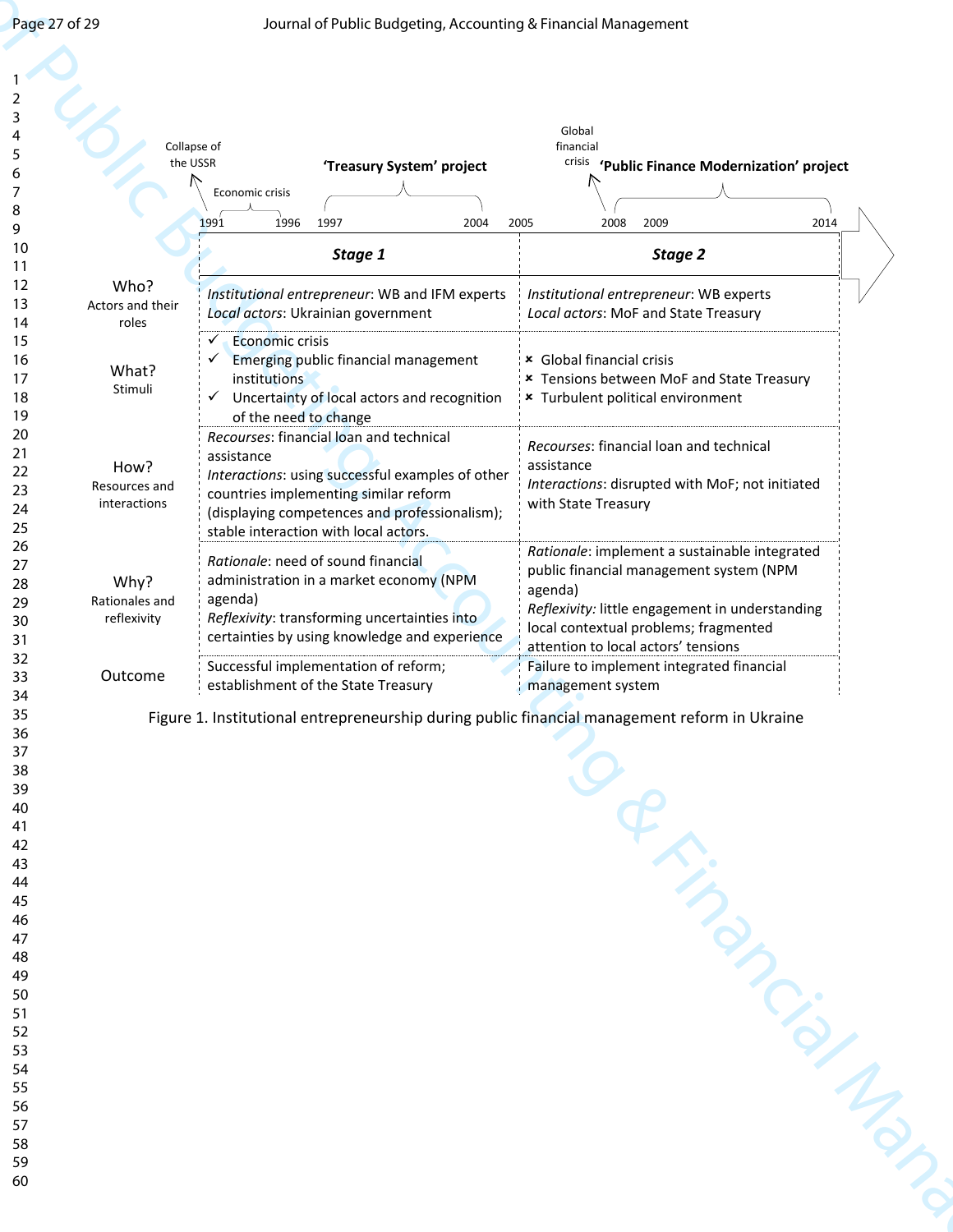# Table A1. Information about interviewees

|                | Position*                                                                | Category             | <b>Duration</b> | Communication                |
|----------------|--------------------------------------------------------------------------|----------------------|-----------------|------------------------------|
| 1              | Former Minister of Finance of Ukraine                                    | CG                   | (minutes)<br>20 | Informal conversation        |
| $\overline{2}$ | IMF Resident Representative in Ukraine                                   | IFI                  | 20              | Informal conversation        |
| 3              | <b>EBRD Director in Ukraine</b>                                          | IFI                  | 20              | Informal conversation        |
|                |                                                                          |                      |                 | Semi-structured              |
| $\overline{4}$ | Regional analyst at EBRD Ukraine                                         | IFI                  | 50              | interview                    |
| 5              | Former Adviser to Minister of Finance                                    | CG                   | 90              | Semi-structured              |
|                | of Ukraine                                                               |                      |                 | interview                    |
| 6              | Former Prime Minister of Ukraine;                                        | CG                   | 60              | Semi-structured              |
|                | Former Minister of Economy of Ukraine<br>Member of the Department of     |                      |                 | interview                    |
| 7              | Accounting and Budgetary Operations,<br><b>State Treasury of Ukraine</b> | CG                   | 60              | Semi-structured<br>interview |
|                | Former Director of Department of                                         |                      |                 | Semi-structured              |
| 8              | Financial Resources, State Treasury of                                   | CG                   | 90              | interview                    |
|                | Ukraine                                                                  |                      |                 | Semi-structured              |
| 9              | NGO representative                                                       | E                    | 50              | interview                    |
|                | Former Executive Director for Economic                                   |                      |                 | Semi-structured              |
| 10             | Affairs, the National Bank of Ukraine                                    | CG                   | 65              | interview                    |
| 11             | Fiscal Economist with IMF Resident                                       | IFI.                 | 45              | Semi-structured              |
|                | Representative Office in Ukraine, IFM                                    |                      |                 | interview                    |
| 12             | Researcher, private business school                                      | E                    | 75              | Semi-structured              |
|                |                                                                          |                      |                 | interview                    |
| 13             | Leader of the WB mission to Ukraine                                      | IFI                  | 60              | Semi-structured<br>interview |
|                | Member of the Department of                                              |                      |                 |                              |
|                | Methodology for Budget Execution,                                        |                      |                 | Semi-structured              |
| 14             | Accounting, Reporting and Treasury                                       | $\mathsf{CG}\xspace$ | 60              | interview                    |
|                | Development, State Treasury of Ukraine                                   |                      |                 |                              |
| 15             | Member of the Budget Committee,                                          | CG                   | 60              | Semi-structured              |
|                | Parliament of Ukraine                                                    |                      |                 | interview                    |
| 16             | Board member of EBRD                                                     | IFI                  | 55              | Semi-structured<br>interview |
|                | Member of Directorate for Department                                     |                      |                 | Semi-structured              |
| 17             | and European Integration, the MoF                                        | $\mathsf{CG}\xspace$ | 80              | interview                    |